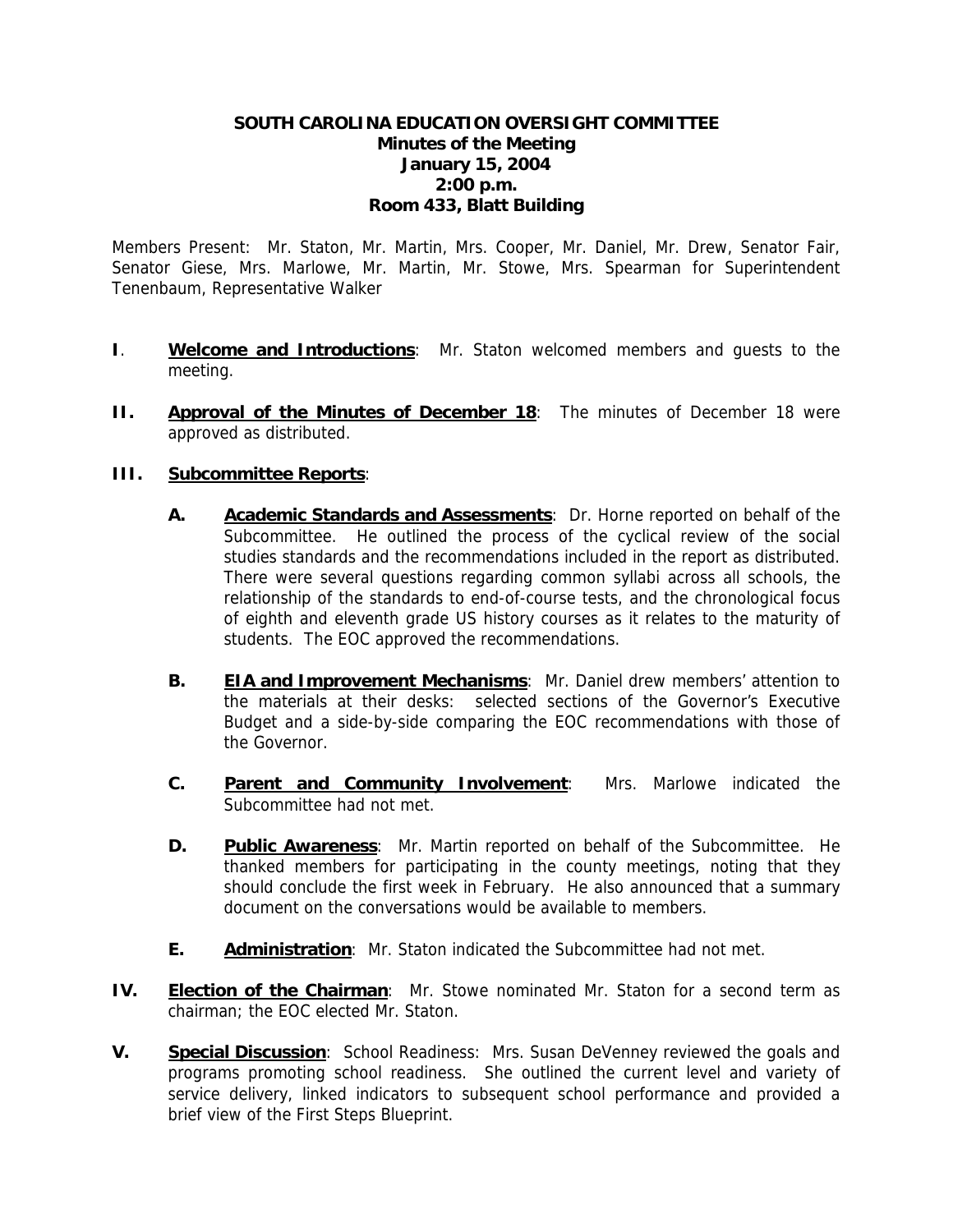- **VI. Report from a Key Constituency**: Dr. Teresa Pope, President of the SC Alliance of Black School Educators, addressed the EOC and reviewed the organization's purposes and programs. A summary attachment was distributed.
- **VII.** Having no other business, the EOC adjourned at 3:10 p.m.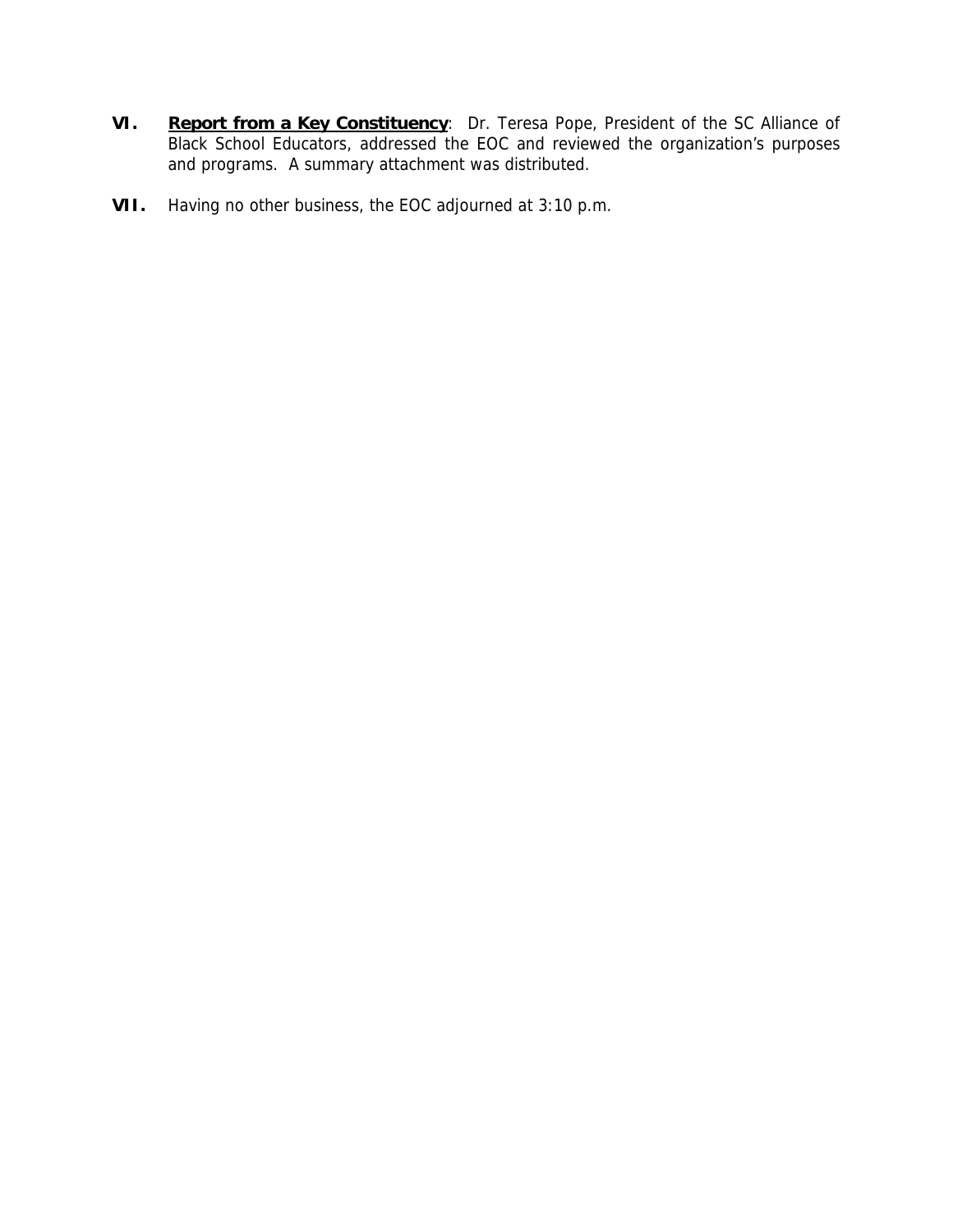## **SOUTH CAROLINA EDUCATION OVERSIGHT COMMITTEE Minutes of the Meeting February 19, 2004 2:00 p.m. Room 433, Blatt Building**

Members Present: Mr. Staton, Mr. Martin, Mrs. Cooper, Mr. Daniel, Senator Fair, Senator Giese, Mr. Lightsey, Mrs. Marlowe, Representative Neal, Superintendent Tenenbaum, Representative Walker, Mr. Wilson

- **I.** Welcome and Introductions: Mr. Staton welcomed members and their guests to the meeting.
- **II.** Minutes of the January 15 meeting: The minutes of the meeting were approved as distributed.

## **III. Subcommittee Reports:**

A. Academic Standards and Assessments: Mr. Wilson reported on behalf of the Subcommittee. He outlined the review process for the High School Assessment Program, the recommendations to the State Department of Education and general concerns for students entering high school having scored below basic on the PACT. The Committee approved the recommendations to the State Department of Education.

Mr. Wilson also reported a request of the staff to conduct simulations for the inclusion of the graduation rate in the district rating.

- **B. EIA and Improvement Mechanisms:** Mr. Daniel asked Dr. Anderson to review the Second Year Formative Report on the Teacher Specialist on Site Program. Dr. Anderson briefly reviewed the report, noting issues for consideration. Mrs. Tenenbaum commented on the technical assistance recommendations adopted in December 2003, including the Teacher Advancement Program. Mrs. Marlowe asked for the ratings of the schools participating in the Teacher Advancement Program.
- **C. Parent Involvement:** Mrs. Marlowe indicated that the Parent Involvement Subcommittee had met in conjunction with the Public Awareness.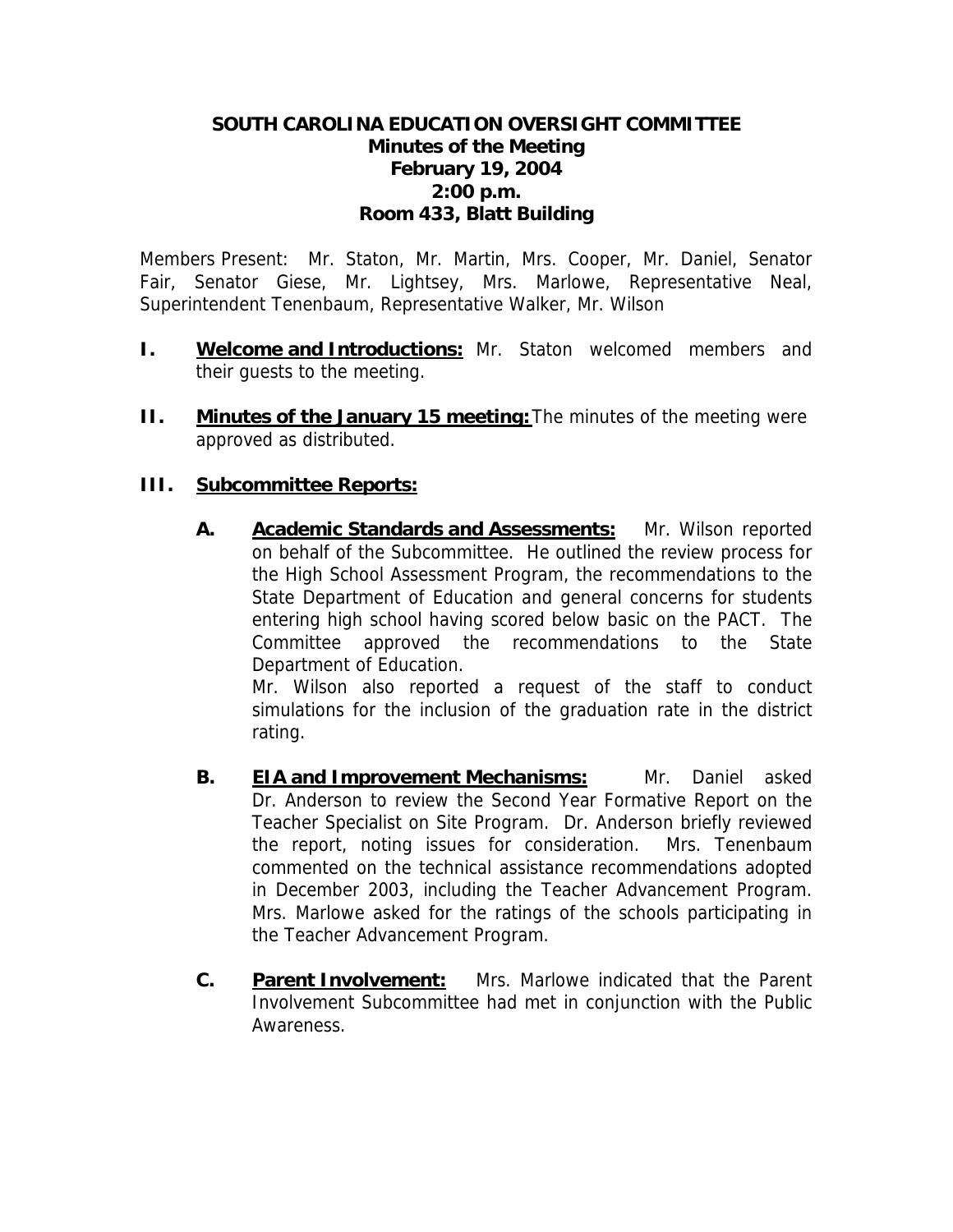- **D. Public Awareness:** Mr. Martin reported that the two subcommittees had reviewed the reports from the community meetings and that a publication is being developed so that the responses to the four questions can be communicated broadly.
- **E. Administration:** There was no report.
- **IV. General Discussion:** Senator Giese raised the issue of the high school graduation and/or completion rate. Representative Neal concurred that these rates are appalling and that SC had not come to grips with the economic crisis. Ultimately, we must make the decision to educate all children. Mrs. Hoag and Mr. Walker discussed issues of funding and results.
- **V. Report from a Key Constituency:** Mr. Ed McMullen and Dr. Danny Varat presented a report on school funding prepared for the SC Policy Council. Members asked several questions for clarification and understanding.
- **VI.** Having no other business, the EOC adjourned at 3:50 p.m.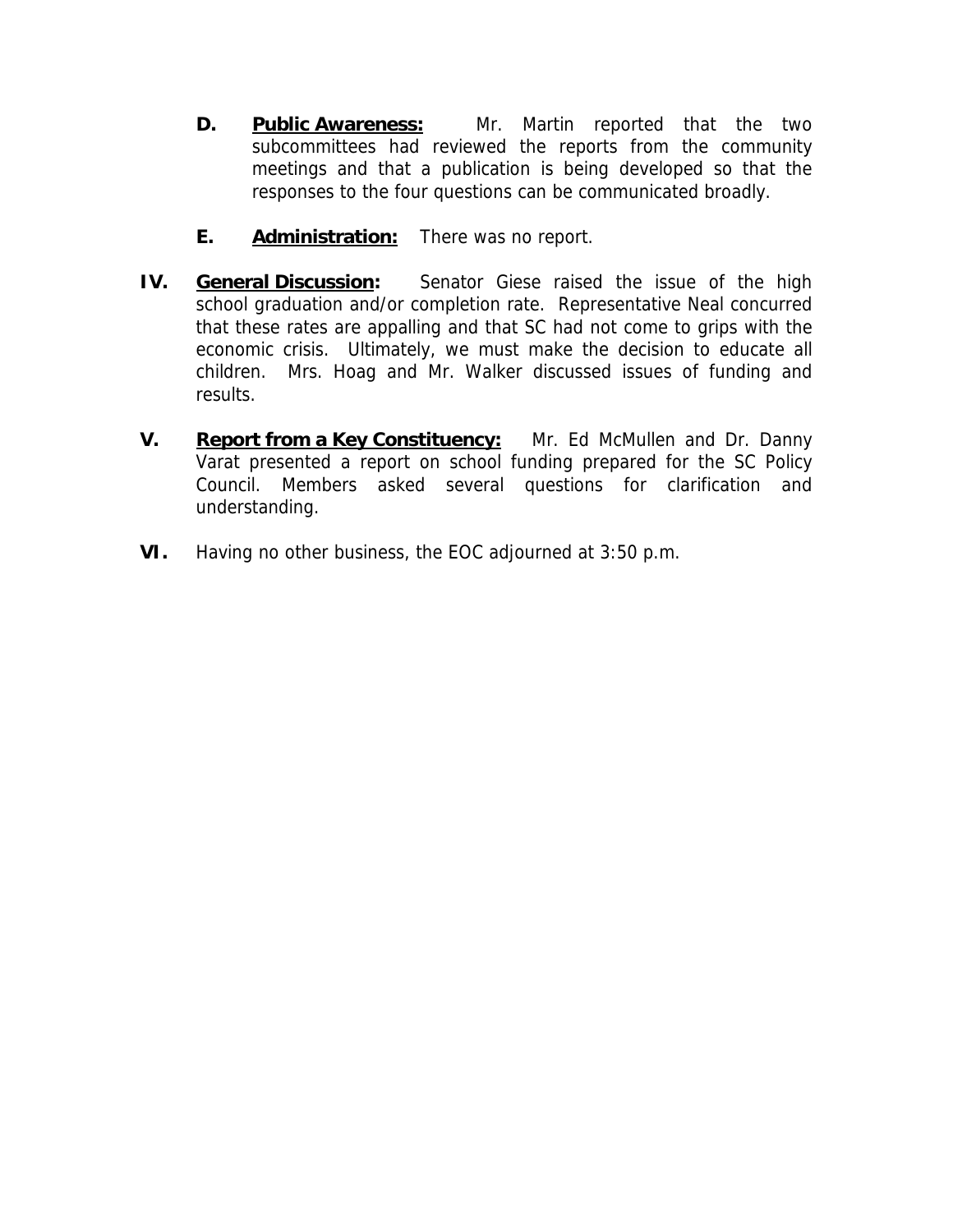## **SOUTH CAROLINA EDUCATION OVERSIGHT COMMITTEE Minutes of the Meeting Thursday, March 18, 2004 2:00 PM 433 Blatt Bldg.**

**Members Present**: Mr. Bob Staton, Mr. Alex Martin, Mr. Bob Daniel, Senator Mike Fair, Senator Robert Giese, Mrs. Susan Marlowe, Mr. George Martin, Representative Joseph Neal, Mrs. Molly Spearman for Superintendent Inez Tenenbaum, Mrs. Judy Williams, and Mr. Larry Wilson

- I. **Welcome and Introductions**: Mr. Staton welcomed members and guests to the meeting.
- II. **Approval of the Minutes** The minutes of the February 19, 2004, meeting were approved as distributed.

# III. **Subcommittee Reports**

A. Academic Standards and Assessments

 Mr. Wilson reported on behalf of the Subcommittee. He outlined and asked EOC approval for the following changes to the ratings criteria:

For high schools

- Beginning with the 2004 report card, HSAP is to be used in the measure of tenth grade passage of the exit exam with the values and impact shown on materials distributed in the meeting packet;
- For the 2004 report card, the absolute rating penalty for not testing 95 percent of students is suspended;
- For the 2004 report card, improvement ratings are to be calculated with comparisons of HSAP field test data to HSAP performance data;
- Consistent with statutes and provisos, effective with the 2005 report card the LIFE scholarship criterion is to be replaced with end-of-course test performance;
- (moved from long-range issues in the packet to action) Summer graduation is to be included in graduation rate;
- (moved from long-range issues in the packet to action) Transfers to adult education who fail to earn high school diplomas within 4 years (inclusive of summer school) after entering grade 9 are to be counted as non-graduates in the calculation of graduation rate for SC accountability purposes.

Long-range issues

• The EOC is to ask the General Assembly to provide for the permanent inclusion of graduation rates in both the high school and district ratings;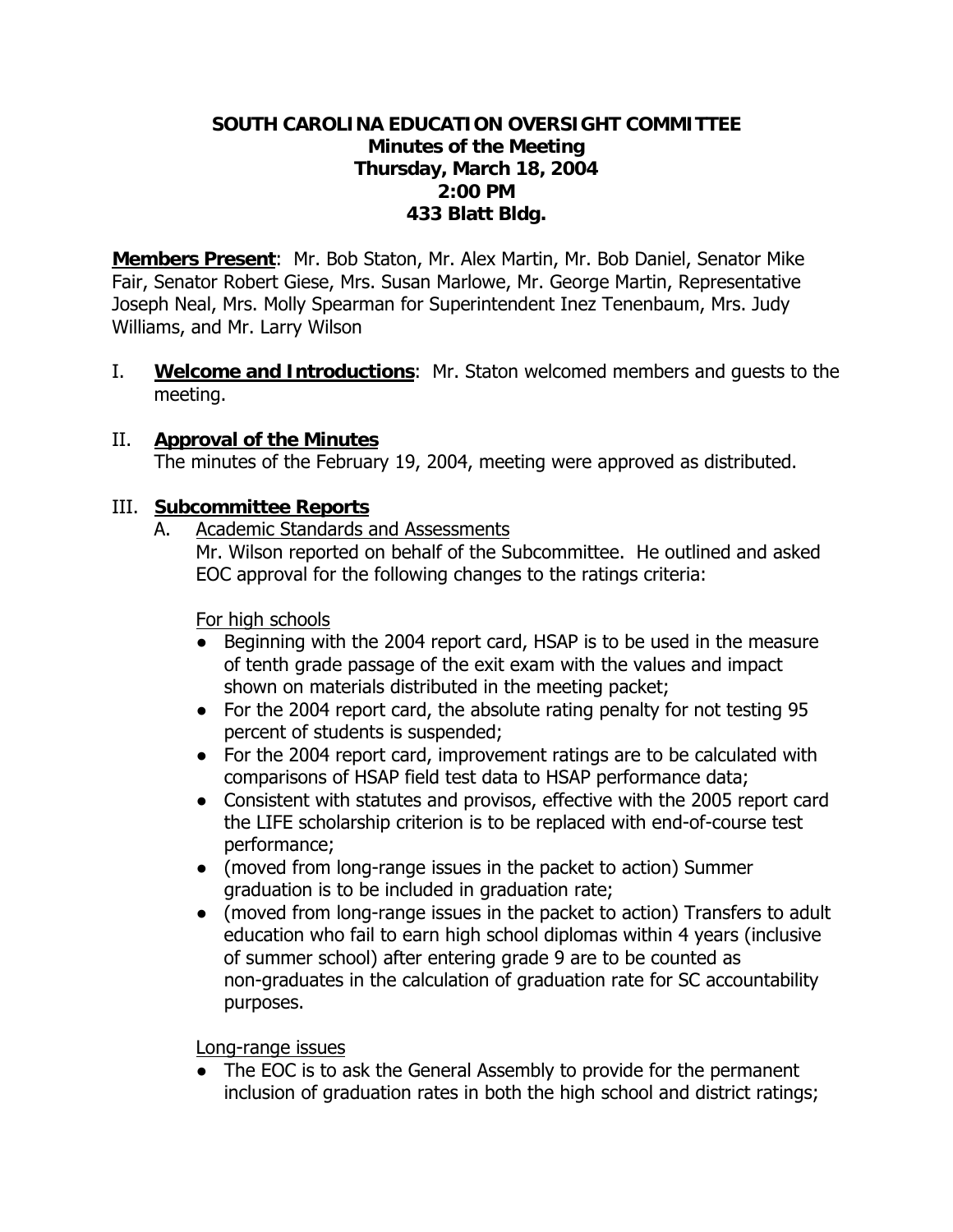● The EOC staff is to conduct exploratory studies to determine the four-year and five-year graduation rates.

# For primary (K-2) schools

- Delete teacher certification as a criterion in the rating of primary schools;
- Collect environmental data to be used in the rating of primary schools once every five years; however, schools which have made changes will have the opportunity to be re-evaluated upon their request;
- Initiate the use of environmental data in the ratings with the 2005 report card; schools may elect to use their data from the pilot (2004) year data in the subsequent rating;

The EOC adopted the recommendations.

Mr. Staton interrupted the agenda to hear Remarks from a Key Constituency. He introduced Mrs. Cindy Capers-Smalls and her students from CC Blaney Elementary School in Charleston. Senator Pinckney addressed the EOC, the students and other guests. He congratulated the school on its accomplishments and presented the school with a joint resolution. Representative Brown participated in the presentation.

Mrs. Marlowe introduced Mrs. Capers-Small. Mrs. Capers-Small outlined the school program and performance. The students recited their school pledge. Members asked a number of questions about the strategies used in the school. She was asked what she would change to increase achievement. She responded that the school, however successful, needs to increase parental involvement (i.e., relationships between parents and teachers and with students).

Mr. Staton returned to the agenda.

## III. Subcommittee Reports (cont.)

B. EIA and Improvement Mechanisms

 Mr. Daniel reported on behalf of the Subcommittee. He informed the EOC of the schedule for program evaluations conducted by the Subcommittee. The Subcommittee is to focus on evaluations of the following programs: Gifted and Talented, External Review Teams, Homework Centers, School Improvement Council Assistance and Center fro Educator Recruitment, Retention and Advancement.

 Mr. Daniel reviewed education funding for Fiscal Year 2005 as approved by the House of Representatives.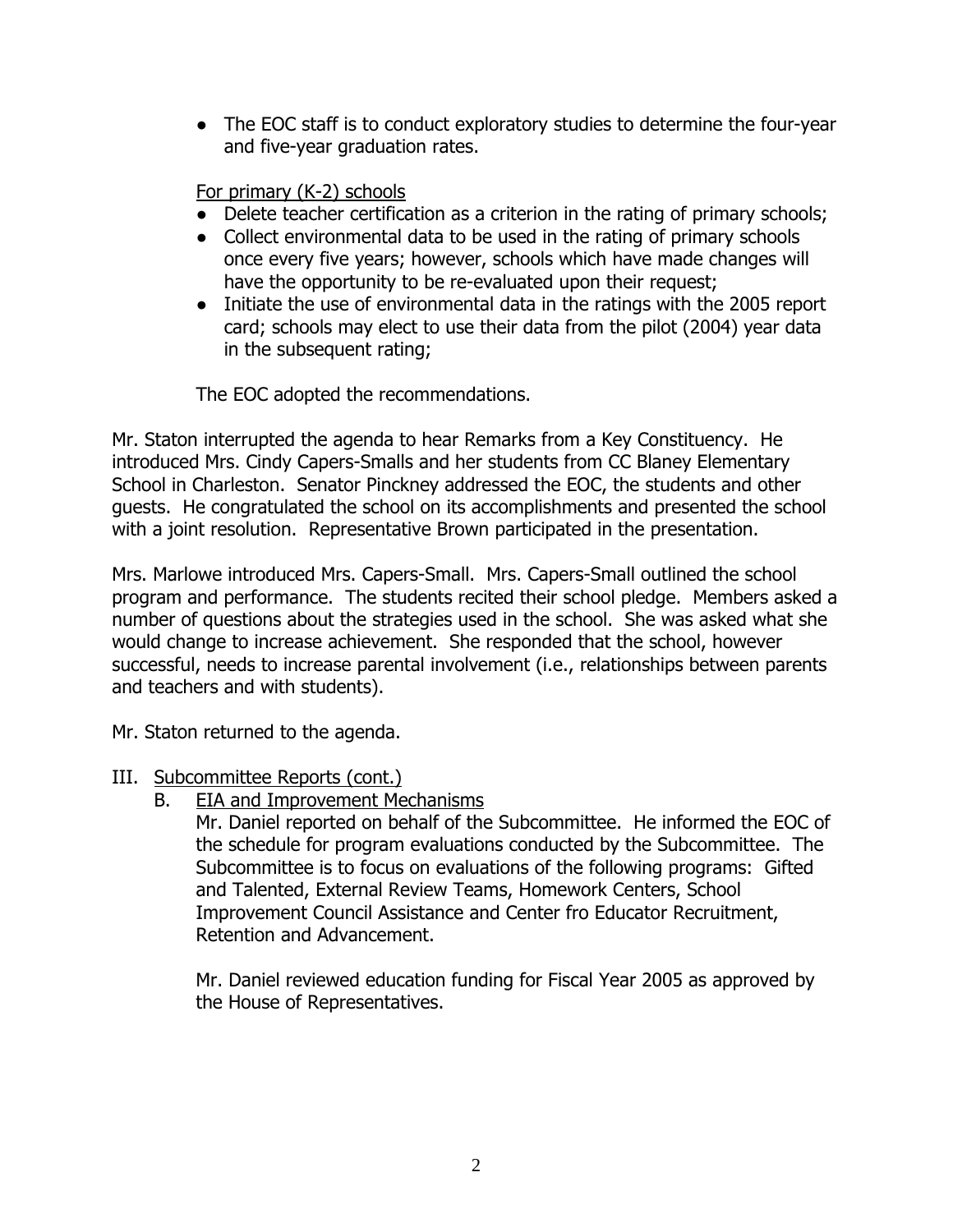C. Parental Involvement

Mrs. Marlowe asked Mr. Martin to report on a Joint Parental Involvement/Public Awareness Project. Mr. Martin outlined the three-year initiative to promote adult advocacy for students reading on grade level. The EOC approved the initiative.

D. Public Awareness

Mr. Martin commented on the conclusion of the county-wide meetings and revisions to the masthead and design of EOC publications.

 E. Administration There was no report.

The EOC adjourned at 3:25 p.m.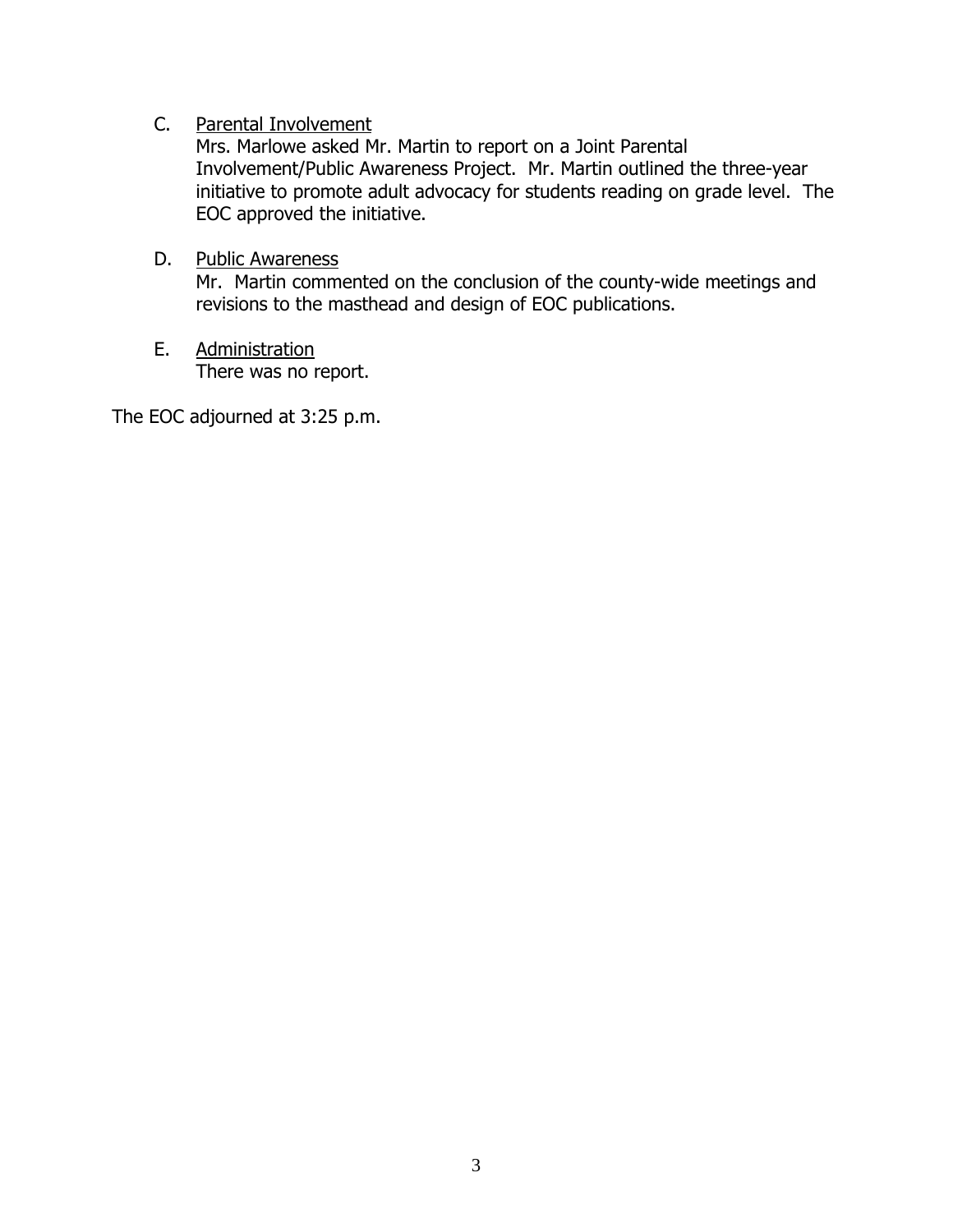## **SOUTH CAROLINA EDUCATION OVERSIGHT COMMITTEE Minutes of the Meeting Friday, April 16, 2004 10:30 AM 201 Blatt Bldg.**

**Members Present/Participating** (the meeting was held by conference call): Mr. Bob Staton, Mr. Alex Martin, Mrs. Traci Cooper, Mr. Bob Daniel, Senator Robert Giese, Mr. Bob Lightsey

I. **Welcome and Introductions**: Mr. Staton welcomed participants and observers to the meeting. He explained that Dr. Nielsen was unavailable to participate and that he was going to appoint an ad hoc committee to meet with representatives of the Governor to learn about the proposal and how the system would work.

## II. **Question**

Mr. Staton indicated that Mr. Lightsey and Representative Neal, would join him on the ad hoc group. He indicated that other members could volunteer. He asked members to offer questions and/or issues that should be discussed the ad hoc group meeting. Those included the following:

## **Questions on H4908**

- 1. If the legislation is enacted, will there be an accountability component? What is the curriculum the state is supporting? What are the testing requirements?
- 2. Should the students be subject to PACT?
- 3. What does "restore parental control" mean? How is that implemented?
- 4. Does it really assist students in poverty? Beyond theory, into practice. . .
- 5. How does the legislation define what is and what is not a school? Are there criteria for eligibility (e.g. accreditation, minimum program standards)? Should home schooling be defined in greater detail?
- 6. What are expectations for teacher quality? Do the teachers have to be "highly qualified"?
- 7. How does it work financially?
- 8. If more than ten percent transfer, does that take the sending district completely out of the state accountability system?
- 9. How do the students/schools interface with athletics, academic competitions, and co-curricular activities?
- 10. How do parents determine quality?
- 11. What is the fiscal impact ---on parents, schools and the state?
- 12. What is the long-term impact on state revenues?
- 13. How does this fit with No Child Left Behind?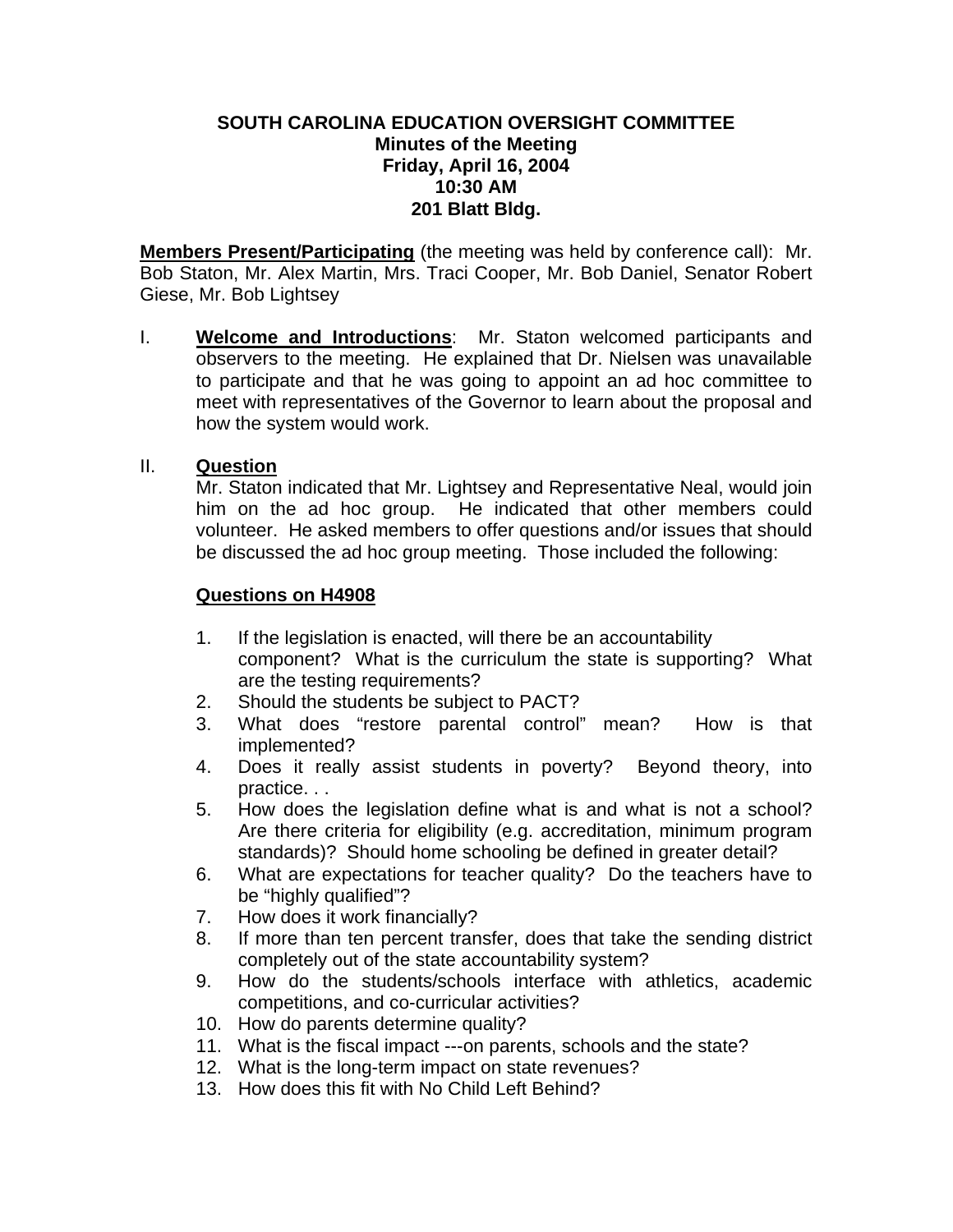- 14. How are funds replaced for school districts?
- 15. What are the parameters to define scholarship-granting organizations? Could an individual establish his/her own?
- 16. What percent of South Carolinians own property…and would benefit from the property tax credit?
- 17. What is the overall impact on public education? What are the implications for struggling school districts?
- 18. What is the impact on the overall funding level for public education?
- 19. Would private schools remain private; would public education be public?
- 20. Are private schools private with public dollars supporting?

The meeting adjourned at 11:05 a.m.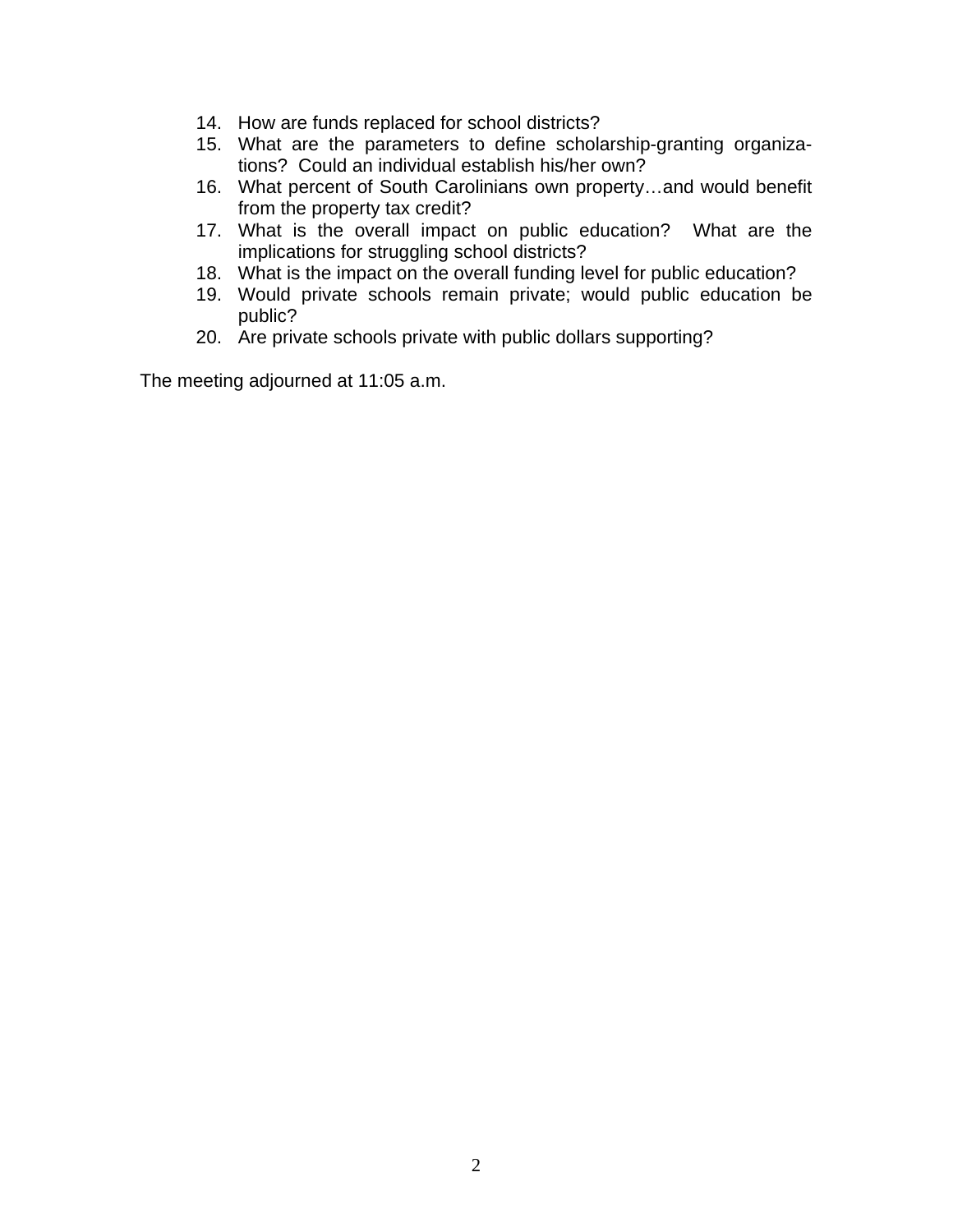### **SOUTH CAROLINA EDUCATION OVERSIGHT COMMITTEE Minutes of the Meeting Thursday, May 20, 2004 2:00 p.m. – 433 Blatt Building**

Members present: Mr. Staton, Mr. Martin, Mrs. Cooper, Senator Fair, Senator Giese, Mrs. Marlowe, Mr. Stowe, Mrs. Spearman for Superintendent Tenenbaum, Mrs. Williams

- **I. Welcome and Introductions:** Mr. Staton welcomed members and guests to the meeting.
- **II. Approval of the Minutes:** The minutes of the March 18 and April 16 meetings were approved as distributed.
- **III. Remarks from a Key Constituency:** Dr. James R. Couch, Director of Career and Technology Education, provided information on two programs: Project Lead the Way and High Schools That Work. (Handouts of the power points are available). Project Lead the Way is a collaboration among BellSouth, the University of South Carolina, the State Department of Education and school districts to emphasize math and science in pre-engineering curricula. The projects assist teachers in the delivery of integrated instruction that addresses the pre-engineering concepts. The project includes culminating experiences in which students apply their learning. The Lego League competition is held for middle school teams. In this competition middle school student teams build a robot with Legos, defend their design to a panel of USC graduate students, and compete for honors. At the high school level, the robotics competition is the culminating experience. South Carolina is host to the southeastern region (15 states). Five South Carolina teams competed at the national level.

High Schools That Work (HSTW) is a school wide curricular approach advocated by the Southern Regional Education Board. The program emphasizes selection of more rigorous programs of study, linking the programs of study so that students "major" in an area and providing support for all students to achieve at high levels. Dr. Couch shared data on the performance of the 70 South Carolina high schools with HSTW programs and the 30 middle schools with pre-HSTW programs. The programs are to be expanded next year with a \$500,000 increase in state funding.

## **IV. Subcommittee Reports**

- A. Academic Standards and Assessments no report
- B. EIA and Improvement Mechanisms: Mr. Stowe reported on behalf of the Subcommittee. He outlined the Conference Report to the General Appropriations bill and the funding of EAA and EIA programs as well as provisos.
- C. Parent and Community Involvement: Mrs. Marlowe reported on behalf of the Subcommittee. She used a power point presentation to summarize the analysis of parent involvement data across the state.
- D. Public Awareness: Mr. Martin deferred his report until the end of the meeting.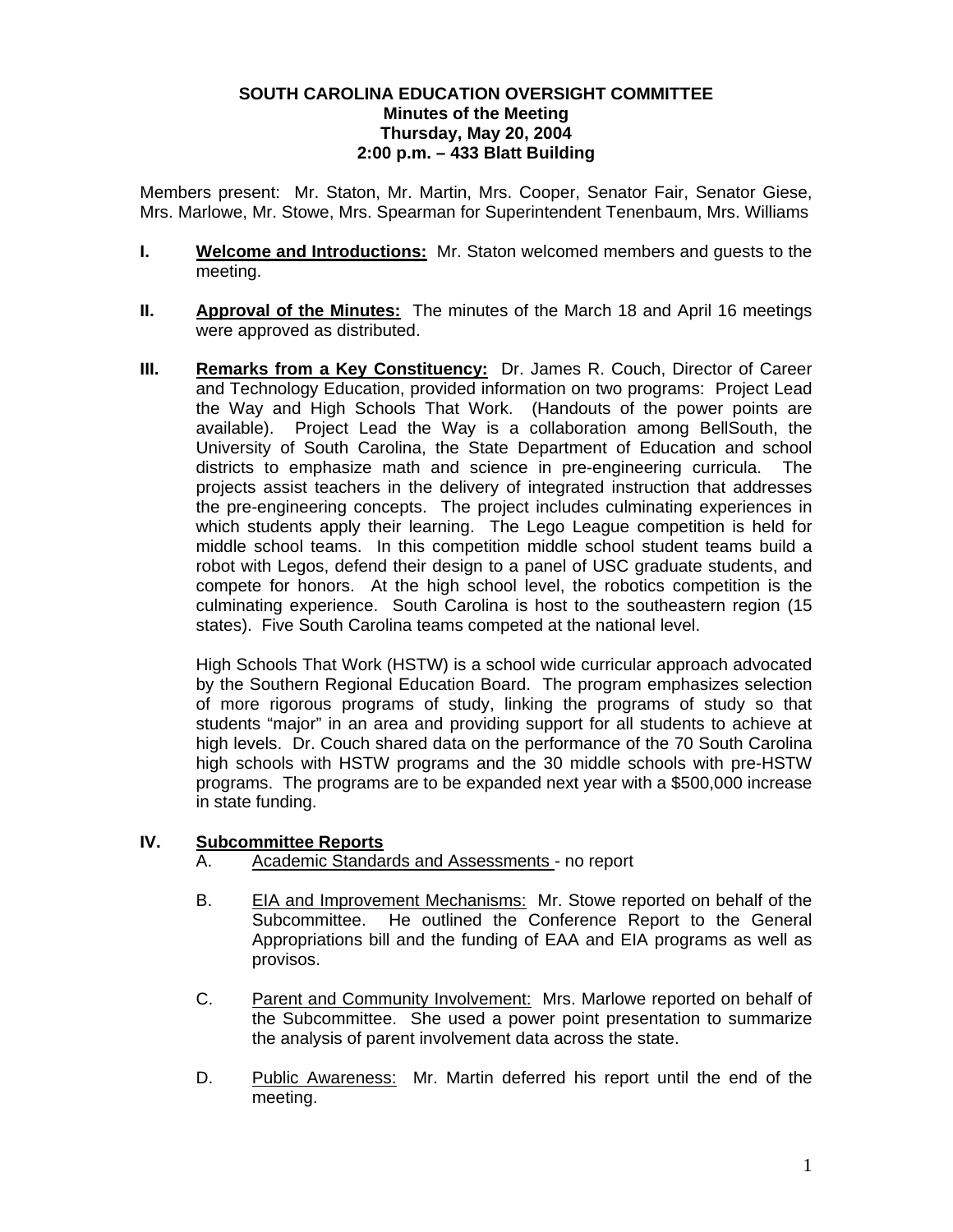E. Ad Hoc Subcommittee on Putting Parents in Charge Act: Mr. Staton indicated that the ad hoc subcommittee had met once and heard from representatives of the Governor's office and the SC Policy Council. The Subcommittee is to meet again when a report from the SCSBA is ready.

On behalf of the Public Awareness Subcommittee Mr. Martin requested that the EOC go into Executive Session.

The EOC met in Executive Session.

The EOC returned from Executive Session. Mr. Martin moved that the EOC extend the contract with cnsg.llc for another year. The EOC approved the extension.

The EOC adjourned at 3:20 p.m.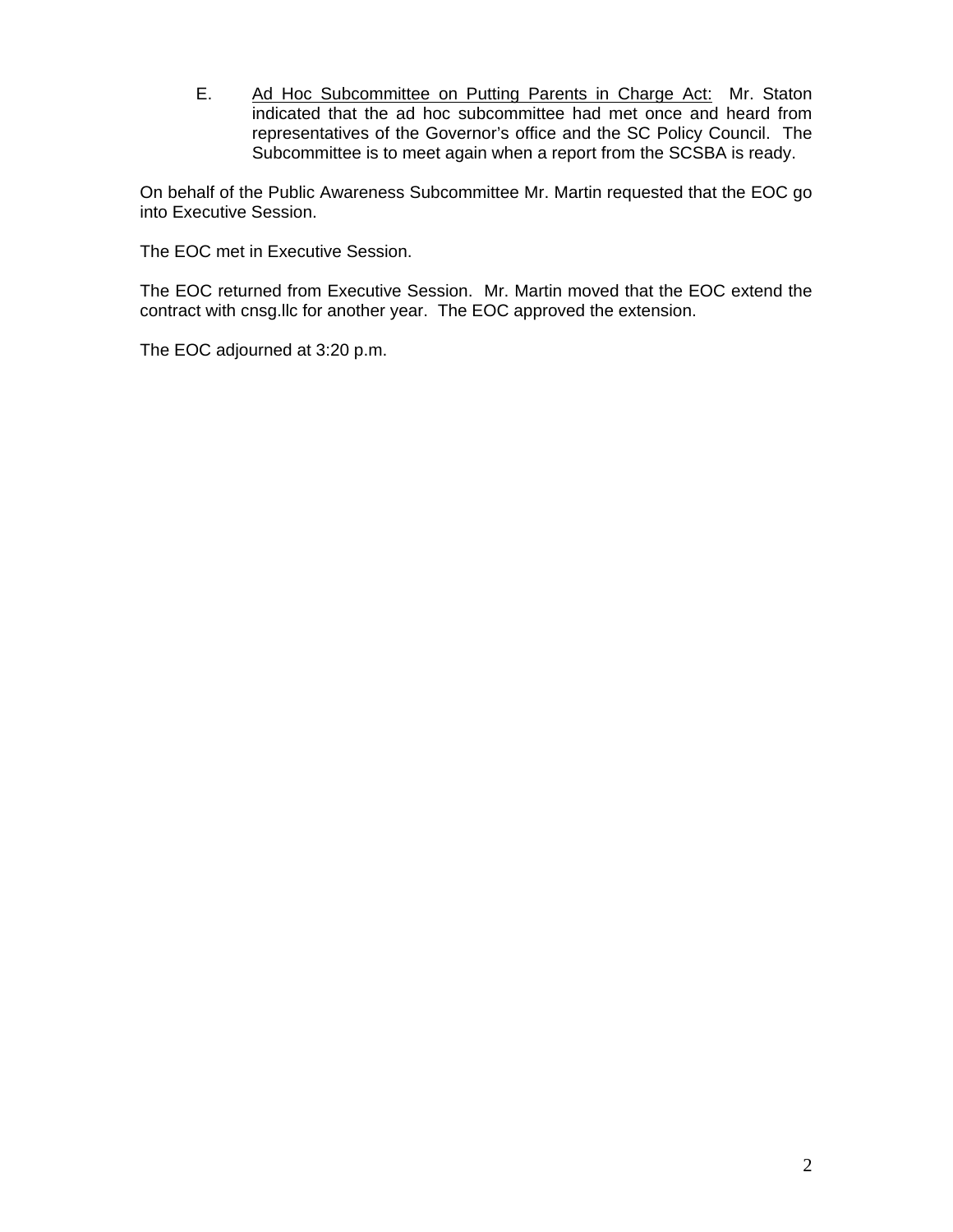### **SOUTH CAROLINA EDUCATION OVERSIGHT COMMITTEE Minutes of the Meeting Thursday, June 17, 2004 2:00 PM 433 Blatt Bldg.**

**Members Present**: Mr. Alex Martin, Mr. Bob Daniel, Senator Mike Fair, Mrs. Susan Marlowe, Representative Joe Neal, Mr. Harold Stowe, Mrs. Molly Spearman for Superintendent Inez Tenenbaum, Representative Bob Walker, and Mr. Larry Wilson

### I. **Welcome and Introductions**

Mr. Martin welcomed members and guests.

#### II. **Approval of the Minutes**

The minutes of May 20 were approved as distributed.

### III. **Closing the Gap**

Mr. Martin introduced Mr. Potter. Mr. Potter detailed the report *The performance of historically underachieving groups of students in South Carolina Elementary and Middle Schools: A call to action.* This is the second annual report on closing the achievement gap and uses projections, based upon national performance, to gauge how South Carolina is achieving its 2010 goal.

Mr. Martin introduced three principals whose schools were recognized for accomplishments in closing the gap. The principals, Mrs. Stephanie Strous, Stono Park Elementary School; Mrs. Polly Elkins, East Elementary School; and Mrs. June Lominack, Dutch Fork Elementary School, described the elements of their school program that supported high achievement by al students. Among the common themes were highly structured insistent attention to teaching, affection and expectation for every student, collegial environment, and *good, oldfashioned* willingness to do the hard work.

Mr. Martin presented certificates of recognition to principals from recognized schools.

#### IV. **Subcommittee Reports**

#### A. Academic Standards and Assessments

Mr. Wilson presented on behalf of the Subcommittee. He outlined the High School Alternate Assessment and the review process for the assessment and the recommendations regarding continuing professional development in the use of the instrument. The Subcommittee felt the instrument is a strong tool for assessment and instruction planning. The State Department of Education accepted the recommendations of the Subcommittee; therefore, Mr. Wilson moved approval of the assessment.

Mr. Wilson discussed the South Carolina Readiness Assessment (SCRA) and the questions raised in the review process that could not be answered with the materials provided by the State Department of Education or had arisen during the process of development. He asked the EOC to approve a memorandum outlining questions to which the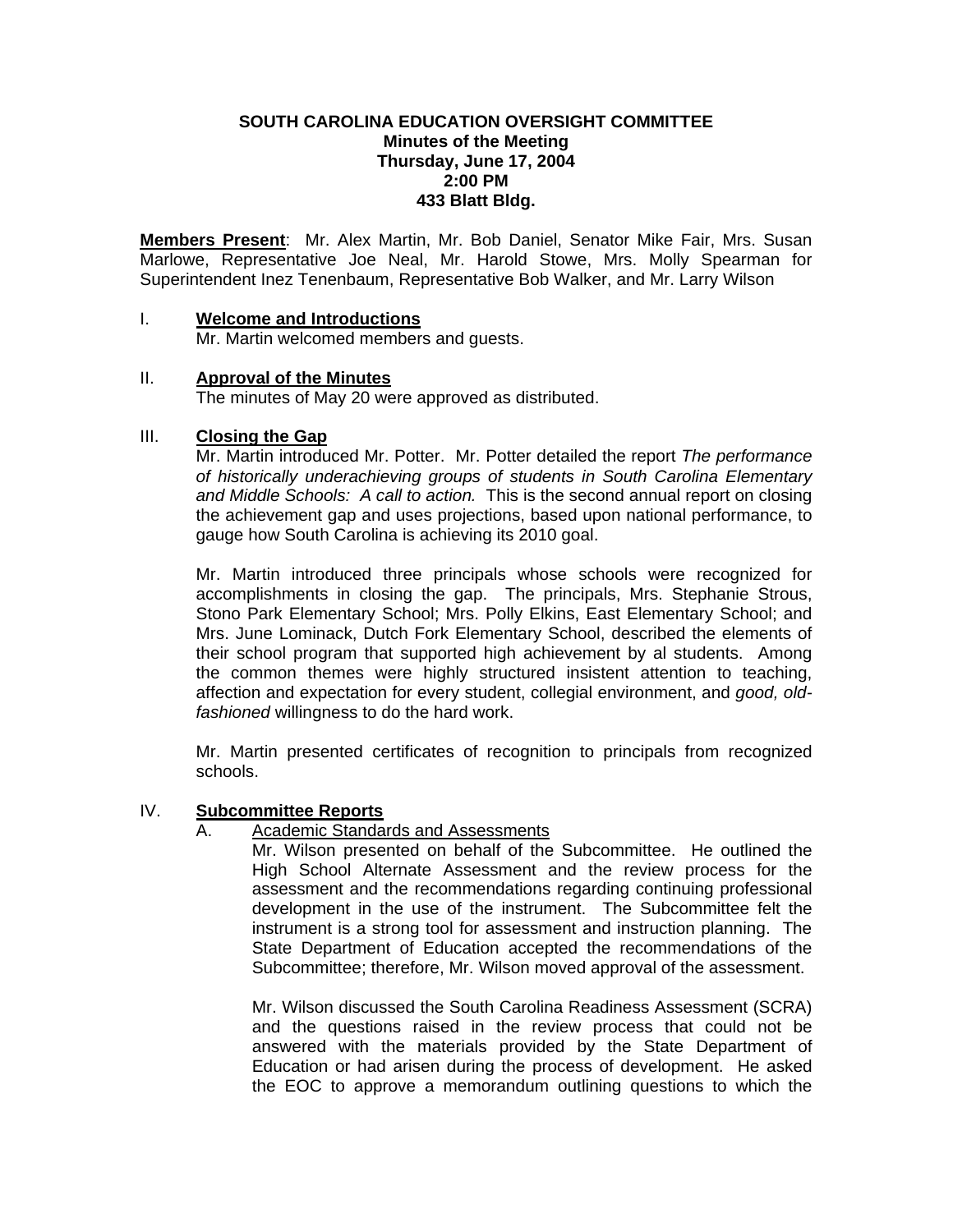State Department of Education should respond before making a decision. The memorandum was approved

B. EIA and Improvement Mechanisms Mr. Daniel reported on behalf of the Subcommittee. He reviewed the final budget appropriations and detailed areas of particular interest to the accountability program.

Mr. Daniel reviewed the report on the use of the flexibility provision. The report is to be provided to members of the General Assembly in accordance with proviso directions.

- C. Parental and Community Involvement There was no report.
- D. Public Awareness There was no report.
- E. Administration Mr. Martin recognized Deborah Elmore and thanked her for her years of service to the Education Oversight Committee.

Having no other business, the Education Oversight Committee adjourned at 3:45 p.m.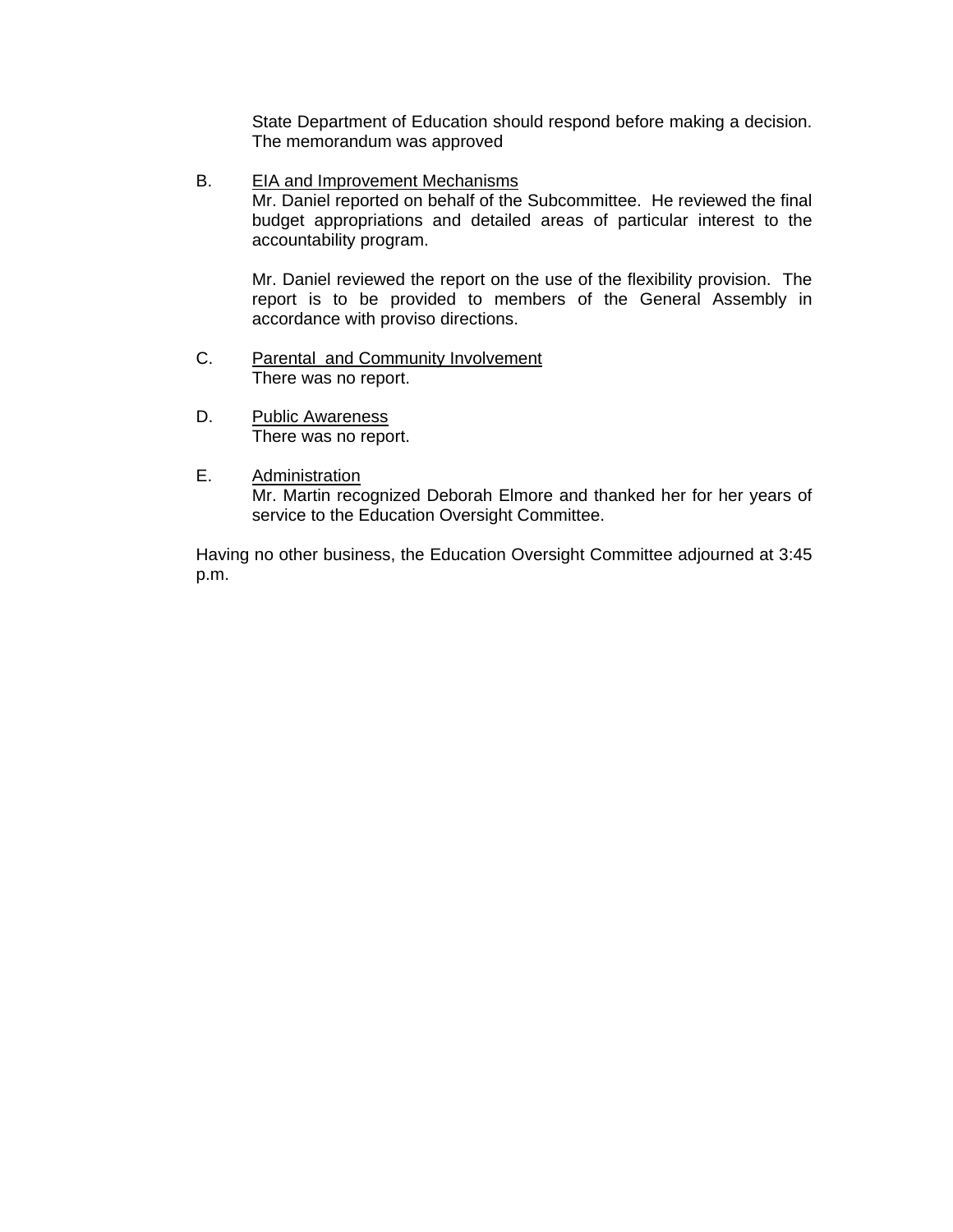### SOUTH CAROLINA EDUCATION OVERSIGHT COMMITTEE Minutes of the Meeting July 15-16, 2004 Mt. Pleasant, South Carolina

Members present: Robert Staton, Alex Martin, Traci Young Cooper, Robert C. Daniel, Dennis Drew, Senator Mike Fair, Wallace Hall, Susan Marlowe, Representative Joe Neal, Harold C. Stowe, Molly Spearman for Superintendent Tenenbaum, Representative Robert Walker, Judy H. Williams, Larry Wilson

#### Thursday, July 15, 1:00 p.m.

approved as distributed.

| Welcome and Introductions:<br>retreat. | Mr. Staton welcomed members and guests to the |
|----------------------------------------|-----------------------------------------------|
| Approval of the Minutes:               | The minutes of the June 2004 meeting were     |

Mr. Staton referred members to the annual objectives, located under Tab 6, and asked that they attend to the issues so that the South Carolina's progress could continue. He noted the summaries of work behind Tab 2 and asked if there were questions. Mrs. Marlowe asked about the implementation of alternative technical assistance programs; Mr. Stowe asked about the progress with respect to the long-range plan. Mr. Wilson recommended that the long-range plan be reviewed to arrange issues or actions in order of priority for achieving the 2010 goal. Mrs. Marlowe suggested that the achievement would be enhanced with a stronger partnership with higher education.

Graduation Rate: Dr. Horne began with a discussion of the requirements for a high school diploma and the variation among those requirements across the states. He discussed the number of units, specific units required and other requirements such as the attendance requirement employed in South Carolina. Discussants noted that Texas is defining two cut points on the high school exam—one for graduation from high school and one for college admission. Despite the earning of a high school diploma, the State Board for Technical and Comprehensive Education (SBTCE) reports that between 30 and 50 percent of students require at least one remedial course, primarily in mathematics. Questions were raised about the comparative teacher quality in states with higher graduation rates.

 Mr. Potter detailed a number of methodologies for calculating the high school graduation rate and South Carolina's rank among states within each methodology. Mr. Stowe asked that the graduation rates be calculated historically to determine any patterns in the decline that might be identified within the calculation differences.

 Dr. Eugene Bottoms, Senior Vice President of the Southern Regional Education Board, following a discussion of "when" the problem occurs, suggested that we should not assume that "right by grade eight" remedies the problem. We must address the circumstance of the high school as well.

 Dr. Harry Miley, Dr. Randy Martin and Dr. David Cowen (representing Miley and Associates, the Moore School of Business at USC and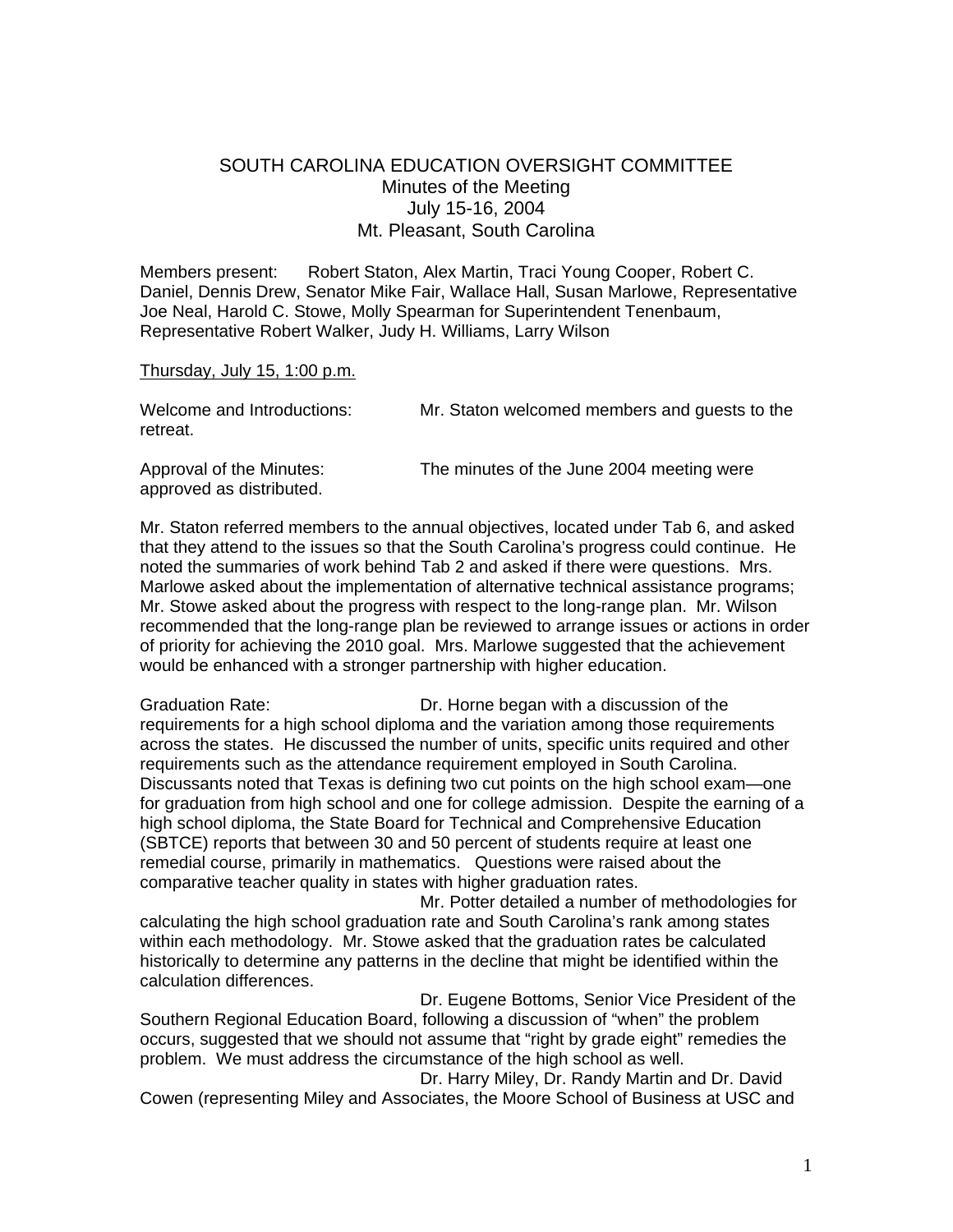the Department of Geography, USC) presented national and statewide data identifying correlates of graduation rate nationally and within South Carolina. Their data also showcased the linkages between high school graduation and other successes or conditions in life. These data were mapped. Discussants questioned issues of poverty, grade level and asked for the names of districts who are achieving against the norm. There were also questions about students who would not be in the data sets (students in private sector, students who drop out, students who may transfer to other schools). Dr. Bottoms, (power point distributed at the

meeting) offered a multi-state view. He pointed out that a number of states are considering a system of choice high schools, particularly for career and technology, within the state (e.g., Massachusetts); Virginia and Oklahoma do not allow students to drop out until 18; Arkansas has a system of small high schools; Delaware has a strong program for students between grade eight and grade nine;; and Maine has developed a brochure about "what you ought to quit doing in high school." He also shared examination alternatives used in other states so that students could meet the requirements through a matrix, rather than one test. He suggested that South Carolina pursue the use of teams of administrators and teachers in the leadership development program.

Mr. Daryl Brown, principal at Carvers' Bay High

#### School,

suggested that the diploma is the number one force to keep students in high school. He discussed a challenge that he faces with parents who recognize the importance of a diploma for their children yet who work two or three jobs and do not know how to motivate their children to succeed. He is concerned particularly with the percentage of minority students in special education and the battle with parents, particularly since a special education placement can increase Medicaid allotments. He supported a matrix approach to high school testing.

 Dr. James Hudgins, executive director of the State Board for Comprehensive and Technical Education, stated that SBTCE colleges enroll about 35 percent of South Carolina high school graduates. He indicated that the diploma did

*Not* equal college-level work, did not mean that students are prepared to work, did not mean that the student was in demand from business and industry and did not mean that the student had the motivation to succeed. He stated that a strong high school diploma was the difference between success and failure in the new economy. It ought to mean readiness for college –general education, work ethic, values and readiness to benefit from on the job training. It ought to be the ability to do college-level work, literacy, and valuing of lifelong learning. It ought to mean a working knowledge of the basic economic principles of our society. He recommended a speech by Lester Thoreau of MIT on education and economic development. Thoreau argues that the education model we use if out-of-date—"we have the best 25 percent of the workforce and the worst 75 percent." He recommended that South Carolina address articulation agreements across levels, provide quality options for college preparation, address the ineffectiveness of the senior year, determine how best to use the separate career technology centers and determine what the role of the technical colleges is.

 Mr. Reynolds, president of Total Comfort Systems, discussed competency, effectiveness and efficiency. He indicated that school boards need to have vision and that the State Department of Education needed to be visionary and to act boldly and that South Carolina's failure to act boldly left us without plans of what happens after five years. He said the dropout rate should be the rallying cry. He proposed mandatory parent training in grade nine and a focus on adult education (Dr.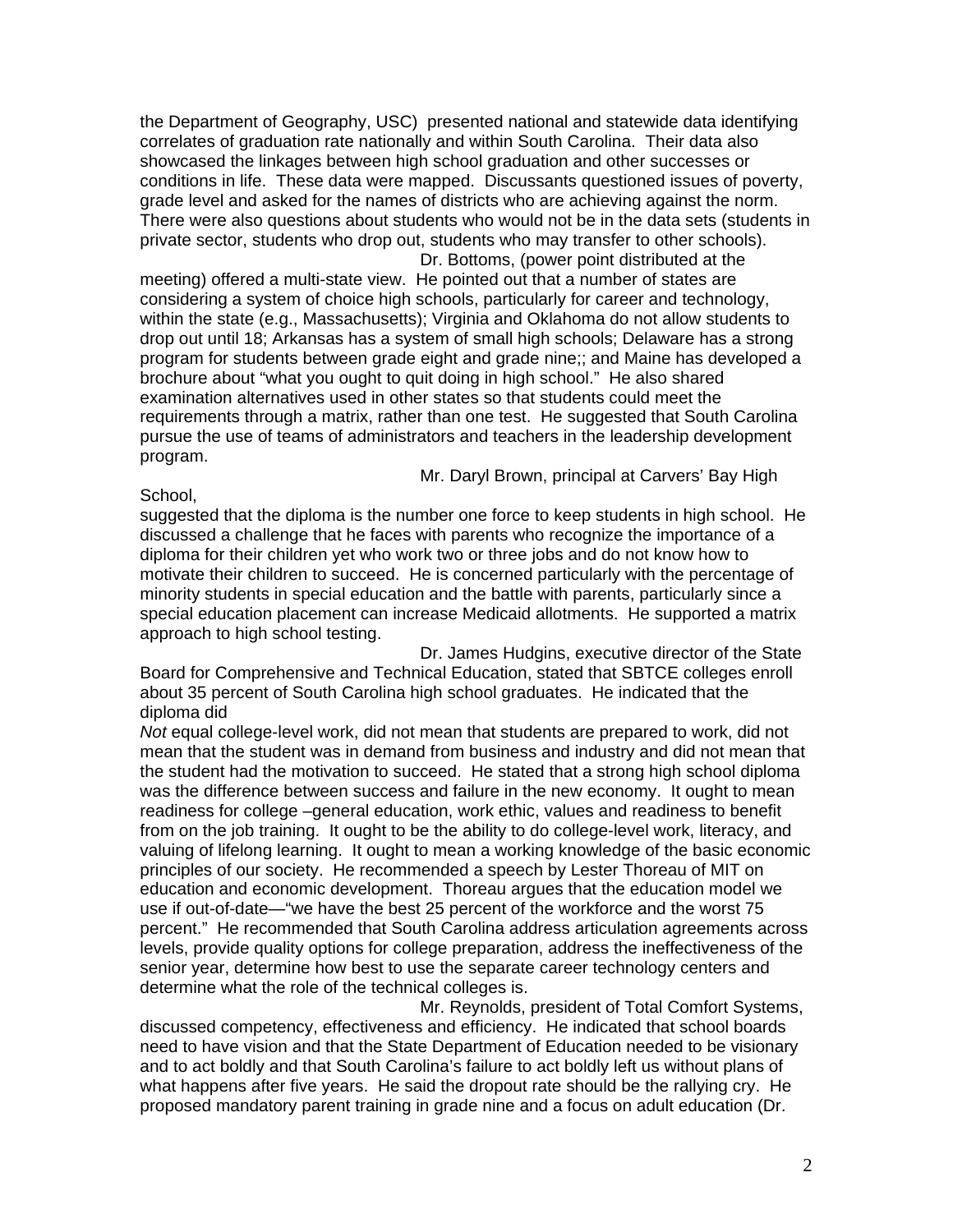Hudgins said the "undereducated adult is South Carolina's number one problem.") Mr. Reynolds suggested involving young people in solving the dropout problems and also indicated that we must connect young people to careers.

 Mr. Staton asked members for questions and/or issues upon which we needed to follow up:

- Agreement on the calculation of graduation rates with a methodology that does not penalize students or schools for those who graduate in five or six years;
- Information on programs that increase student efficacy and develop their value systems;
- Interventions and encouragements for students in middle school;
- Strategies to identify student difficulties earlier, relentless remediation, and intentional remediation;
- Details on the collateral damage of under education;
- EOC action to develop the collective will to change;
- Emphasis on the linkages between educational achievement and economic development;
- Support for and involvement of parents as students transition from one school level to another;
- Pursuit of the Pathways objectives

Mrs. Spearman commented on the work the State Department of Education staff and Superintendent Tenenbaum had completed in the areas under discussion.

The EOC receded for dinner.

### Friday, July 16

The EOC went into Executive Session at 8:00 a.m. The EOC returned from Executive Session.

The EOC approved an extension of the contract for the Executive Director.

The EOC elected Alex Martin as vice-chairman by acclamation.

Mr. Staton asked members wishing to change subcommittees to inform Dr. Anderson. Members discussed the meeting structure and scheduling. Some suggested that the EOC should meet less frequently but for an extended time period. There was discussion of the merits of meeting on a day other than Thursday. Members noted that attendance at subcommittee meetings was difficult because it necessitated two full days when travel is added to meeting time.

Reading: The Mr. Potter began with a profile of performance on assessments over time, noting the difference in mathematics, reading and writing achievements. Members discussed a variety of reasons why reading performance has not improved at the same rate as the other two content areas.

 Dr. Anderson presented material on the funding of reading instruction and the alignment of state policies.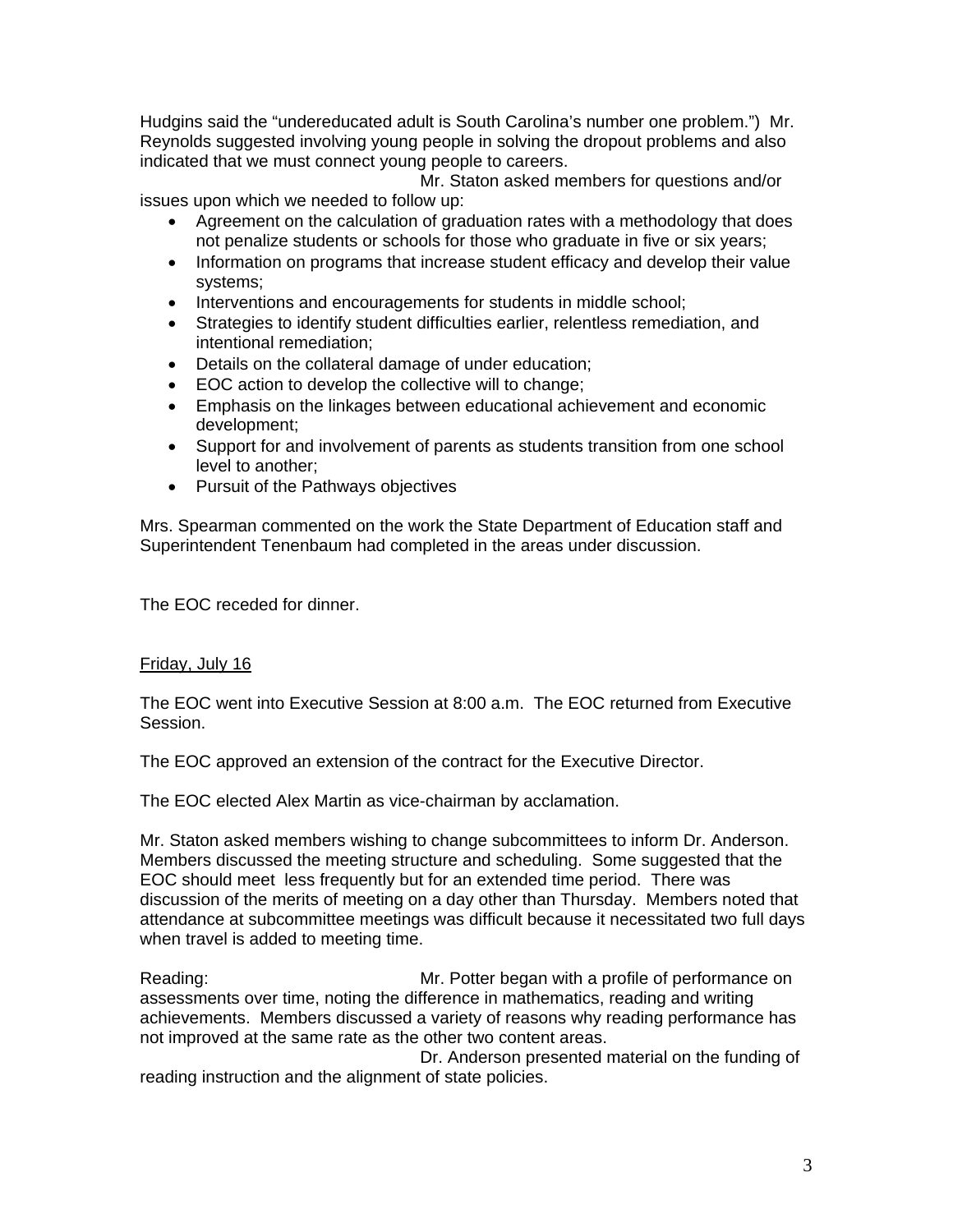Dr. Jill Lewis, Board of Directors of the International Reading Association (IRA), presented the recommendations of the IRA as well as its position statement on reading coaches. She detailed through a series of steps the areas for policy development and implementation (handout included in materials). Mr. Stowe asked her advice, if funding is fixed, how we should restructure our spending. She indicated that, rather than "double-up" on kindergarten through third grade, we should invest resources at the middle grades and in high school. She also indicated that it is not just a funding issue, but one of curriculum and the will to change instruction. Mrs. Marlowe asked if skills in teaching reading are embedded in the National Board certification process. Dr. Lewis indicated they are not. She outlined the requirements in states that are reading-specific. Rep. Walker asked if there are courses that should be required and how states should build these skills into teacher certification. Dr. Lewis indicated the emphasis is not just on the first course and experience but the entire teacher preparatory curriculum.

 Dr. Janice Poda, Division of Teacher Quality, State Department of Education, outlined South Carolina's approach to teacher preparation for reading including programmatic approval and the constraints within the undergraduate program. She shared materials from the colleges and other states on the approaches used to introduce future teachers to the concepts of teaching reading (handouts provided). She also shared the specific requirements for add-on certifications or endorsements in reading and provided a series of recommendations.

PAIRS: Mr. Stowe shared information on the EOC public awareness project and outlined the commitments needed from EOC members. Rachel Silver and Rick Silver presented information related to the image and program development. Mr. Wilson questioned areas in which the program might overlap with the Chamber of Commerce's High Performance Partnership Program. Dr. Lewis offered information on the Verizon project in New Jersey.

S90: Dr. Anderson presented information on the status of S90, a bill addressing school board development and ad hoc members.

Charter School Advisory Committee: Mr. Stowe informed EOC members of his experiences. Rep. Walker asked that the discussion be deferred until another meeting when more time was available.

Objectives for 2004-2005: Mr. Staton asked members to identify critical issues for the coming year. These are to be developed into objectives prior to the August meeting. These included the following:

- Determine how current funding for professional development could be used to address reading issues across the grades
- Review the long-range plan thoroughly, prioritize and weight the recommendations and direct our time and energy toward those actions
- Shine a light on the graduation rate and address the tactical issues such as the calculation, special education and the utilization of teacher and principal specialists v. local capacity development
- Conduct additional work on the connection between K-12 and higher education
- Conduct research or identify efficacy development systems
- Extend parental involvement and community outreach activities
- Emphasize administrator training in reading instruction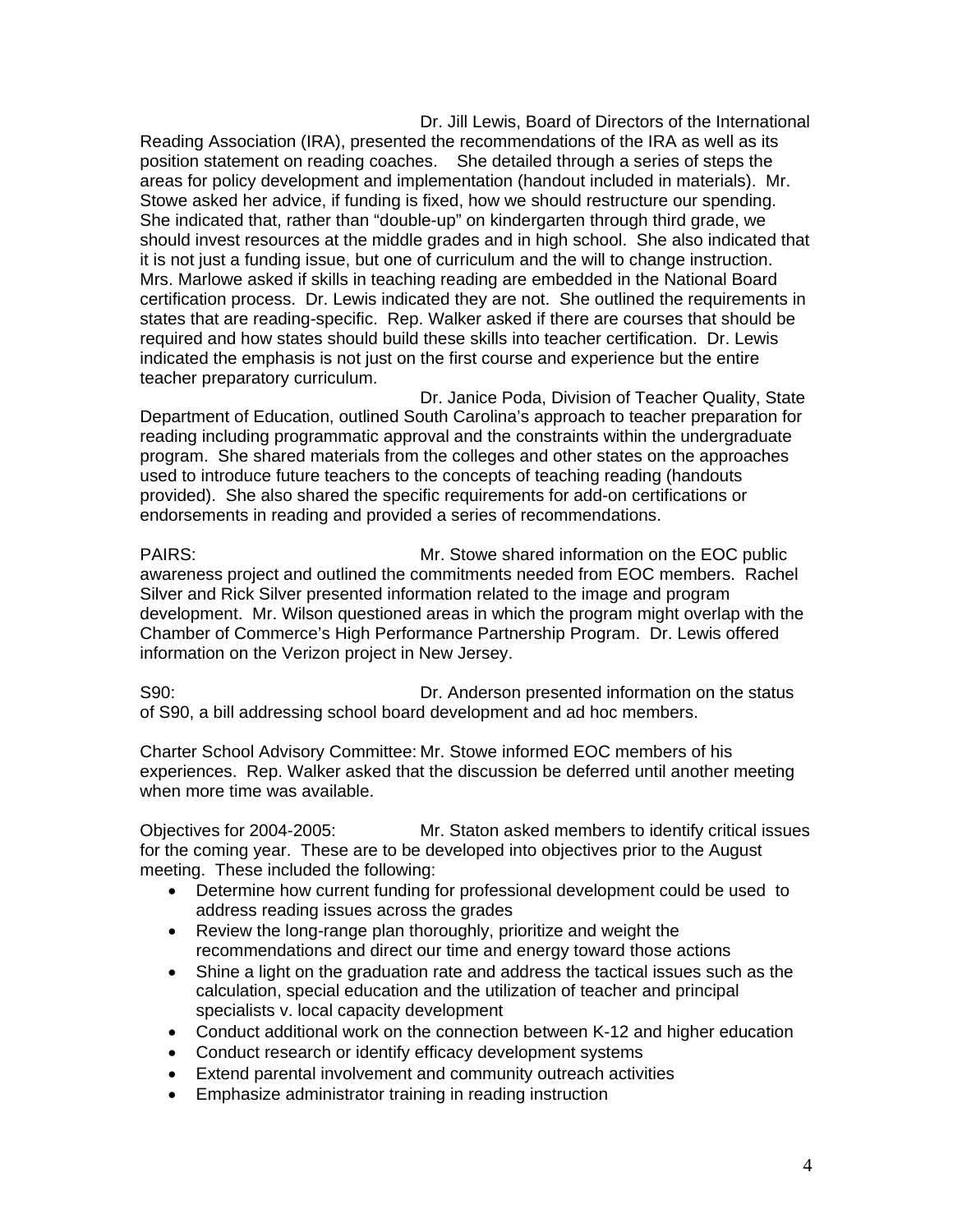- Explore the SREB ideas on high school completion and career preparation
- Focus on grades 4-8
- Explore the team concept in leadership development
- Prepare schools and communities to deal with the increase in rigor for the report card
- Review Title 59 and determine what can be eliminated, revised and retained
- Prepare for the court decision regarding public education funding
- Address issues of seat time v. competency
- Involve students in the dropout solution
- Connect with higher education
- Address, through professional development, the needs of the middle school
- Determine if a middle track is needed in the high school
- Determine the rationale for the graduation requirements
- Explore how reading can be given greater weight in teacher preparation and evaluation
- Develop another presentation for the community on the economic impact of young people earning a high school diploma
- Pursue improvements in school governance
- Develop articulation agreements and connections with higher education
- Explore incentives and disincentives in the placement of students in special education
- Exploring options to the seat time requirements

The meeting adjourned at 1:15 p.m.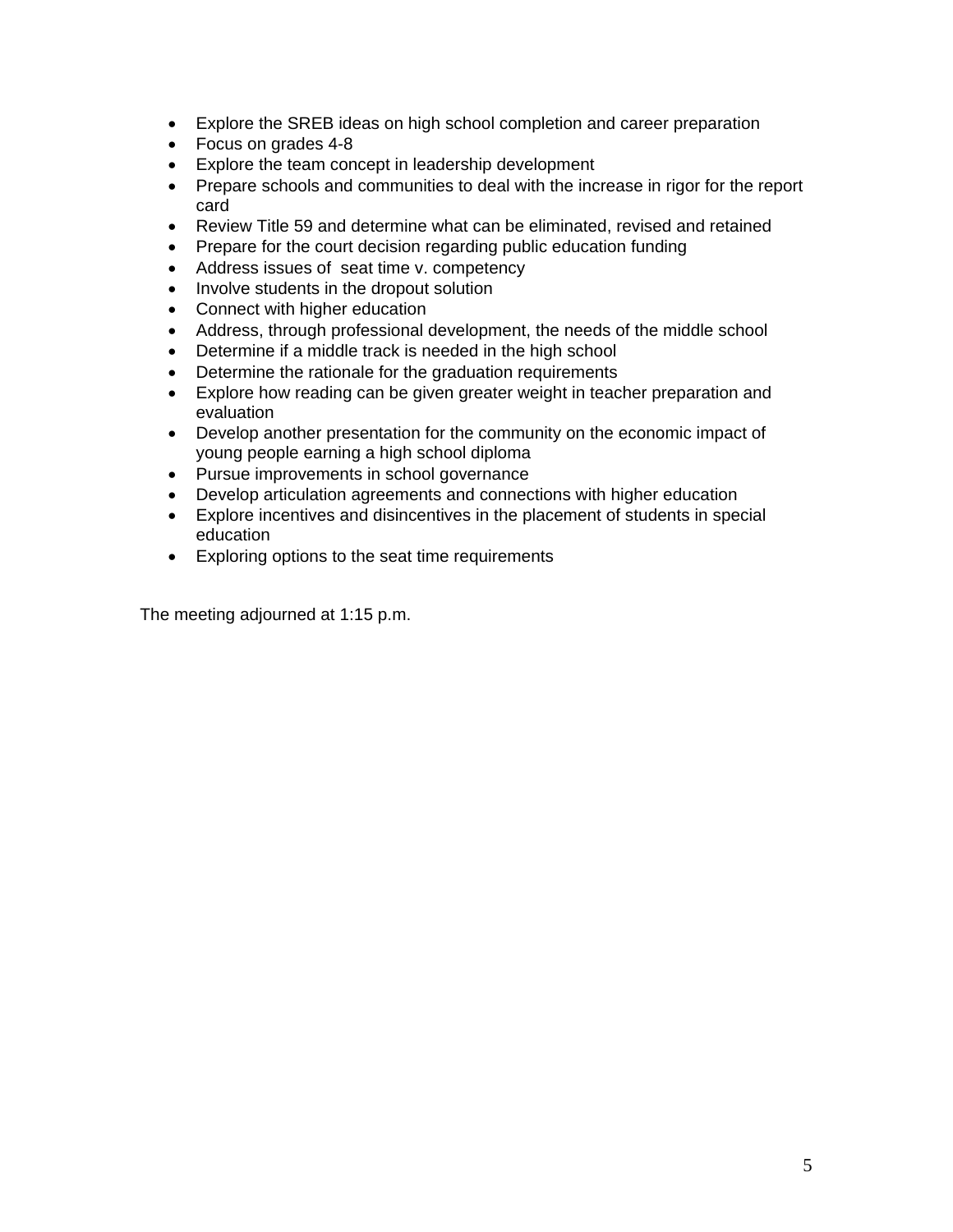### **SOUTH CAROLINA EDUCATON OVERSIGHT COMMITTEE Minutes of the Meeting August 19, 2004**

**Members present:** Mr. Staton, Mr. Martin, Mr. Daniel, Mr. Drew, Senator Fair, Senator Giese, Mr. Hall, Mrs. Marlowe, Representative Neal, Mrs. Spearman for Superintendent Tenenbaum, Representative Walker, Mrs. Williams and Mr. Wilson.

- **I. Welcome and Introductions:** Mr. Staton welcomed members and guests to the meeting.
- **II. Minutes of the July meeting:** The minutes of the July meeting were approved as distributed.
- **III. Subcommittee Reports** 
	- A. Academic Standards and Assessments: Mr. Wilson reported on behalf of the subcommittee. He directed members' attention to a corrected version of the materials (dated August 19). He outlined the expectation to establish values for the Early Childhood Environmental Rating Scale (ECERS) for inclusion in the primary school ratings. He indicated that the subcommittee agreed to propose only the values for the 2005 report card and to ask that staff to conduct studies on the inclusion of third grade academic performance for students enrolled in the primary schools the prior year. The recommendation was adopted.
	- B. EIA and Improvement Mechanisms: Mr. Daniel reminded members that the EOC, working with the State Department of Education, had adopted recommendations and supported provisos in the General Appropriations Act to permit the use of alternative technical assistance strategies in schools rated unsatisfactory or below average. He introduced Dr. Horne who outlined the progress toward the development of the criteria for the alternative technical assistance. The criteria are to be presented to the EOC for approval at the October 11 meeting. Dr. Horne addressed the EOC and provided information.
	- C. Parent and Community Involvement: Mr. Hall explained the EOC involvement in and support of the Family Friendly Workplace Awards Program. He introduced Susan Lill, Vice President of AERIE engineering who explained her company's efforts. He then introduced Joe Bouknight, Senior Vice President of SCANA, who outlined the company's efforts.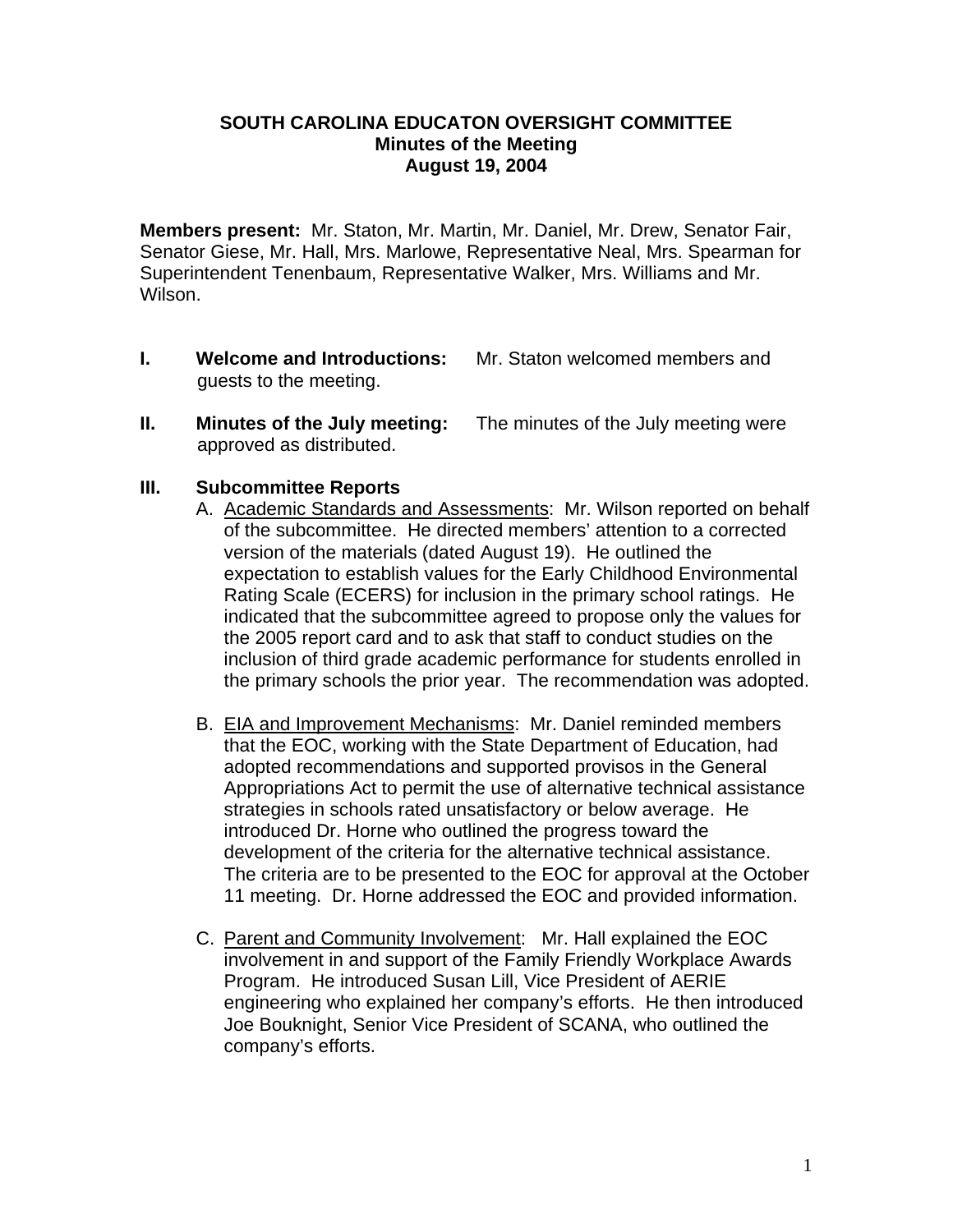- D. Public Awareness: There was no report.
- E. Administration: Mr. Staton drew members' attention to the materials in the packet. The members agreed to the proposed meeting schedule; thereby, changing EOC meetings to the second Monday in even-numbered months. Members agreed to the subcommittee assignments.

Members then discussed the objectives for the 2005-2006 year and agreed to delete the item referring to the court decision and substitute actions to update the funding model proposed in December 2003.

## **IV. Remarks from Key Constituencies**

Mrs. Donna Windham reported to the EOC on the continuing success of the High Performance Partnerships. She provided materials detailing the progress made across the funding cycle and indicated that additional funds are in the application stage.

The meeting adjourned at 3:40 p.m.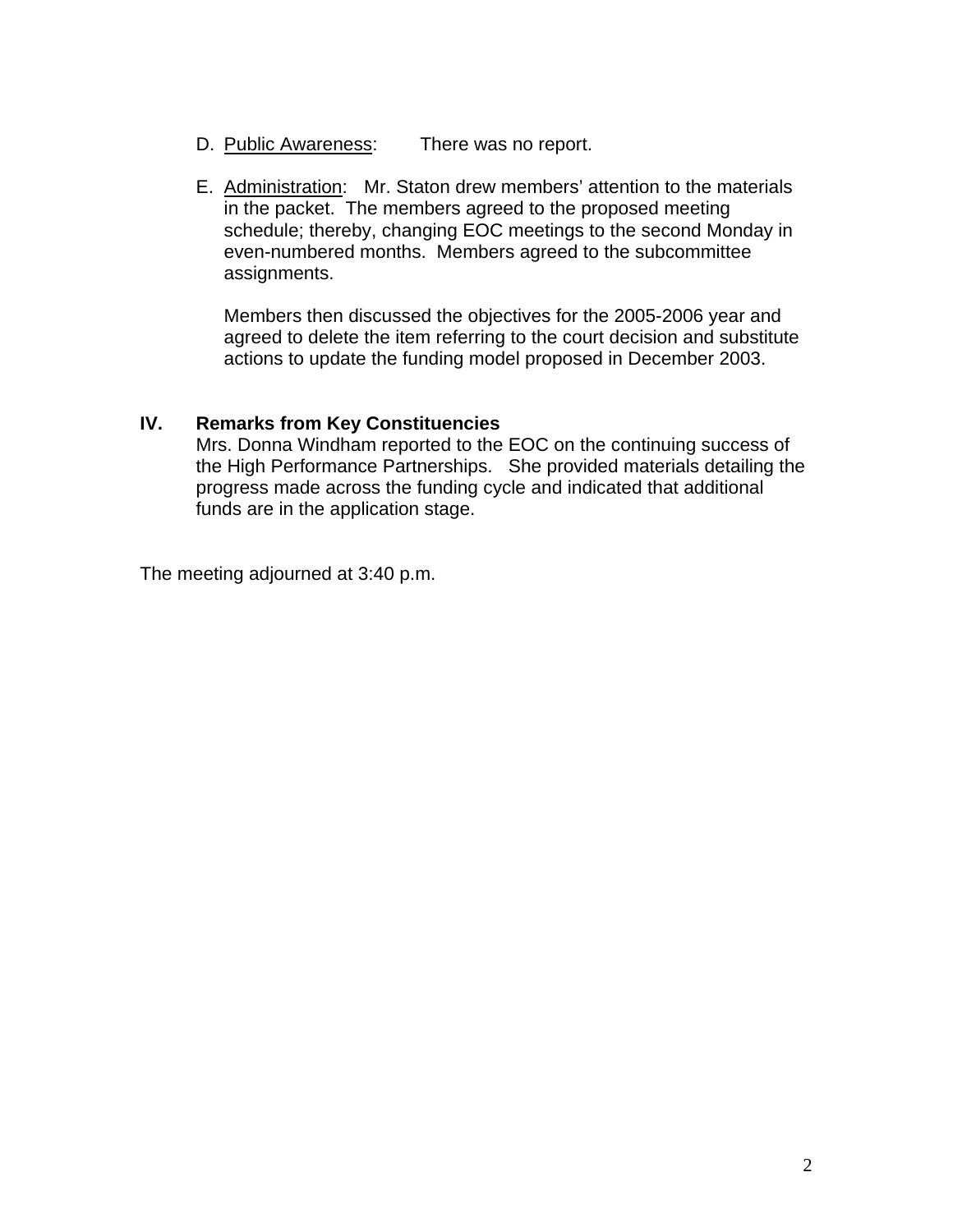## **SOUTH CAROLINA EDUCATION OVERSIGHT COMMITTEE**

### **Minutes of the Meeting Monday, October 11, 2004**

**Members Present:** Mr. Staton, Mr. Martin, Mrs. Cooper, Mr. Drew, Senator Fair, Senator Giese, Mr. Hall, Mr. Lightsey, Mrs. Marlowe, Mr. Stowe, Mrs. Spearman for Superintendent Tenenbaum, Representative Walker, Mrs. Williams and Mr. Wilson

- I. **Welcome and Introductions:** Mr. Staton welcomed members and guests to the meeting.
- II. **Approval of the Minutes:** The minutes of the August 19 meeting were approved as distributed.
- III. **Substantive Discussion:** College Board Programs and Services How to improve South Carolina' Performance

Mr. Staton introduced Dr. Leroy Fails, Vice President of the College Board, to discuss College Board programs and services that promote higher achievement. He discussed the approaches used in other states, namely Arkansas and Florida, and the progress made in those states. He outlined the ways in which the PSAT scores can be used to predict and encourage enrollment in the advanced placement program. He also outlined how these programs and adherence to the recommended courses led to higher performance. Members asked a series of questions ranging from the use of advanced placement to teacher training to parent and student use of score reports. Dr. Fails outlined a series of services available at no cost to schools or the state.

## IV. **Subcommittee Reports**

A. **Academic Standards and Assessments**: Mr. Wilson reported on behalf of the subcommittee. He reviewed the recommendations and discussion regarding the inclusion of PACT science and social studies courses in the school and district ratings. He outlined the proposal to include a phase-in of weightings in the absolute ratings and an immediate inclusion in the improvement ratings. When fully implemented with the 2007 report card, performance on science and social studies assessments is to be weighted at 20 percent each for elementary grades and at 25 percent each for middle grades. The recommendations were adopted as presented.

B. **EIA and Improvement Mechanisms**: Mr. Stowe reported on behalf of the Subcommittee. He outlined the process by which the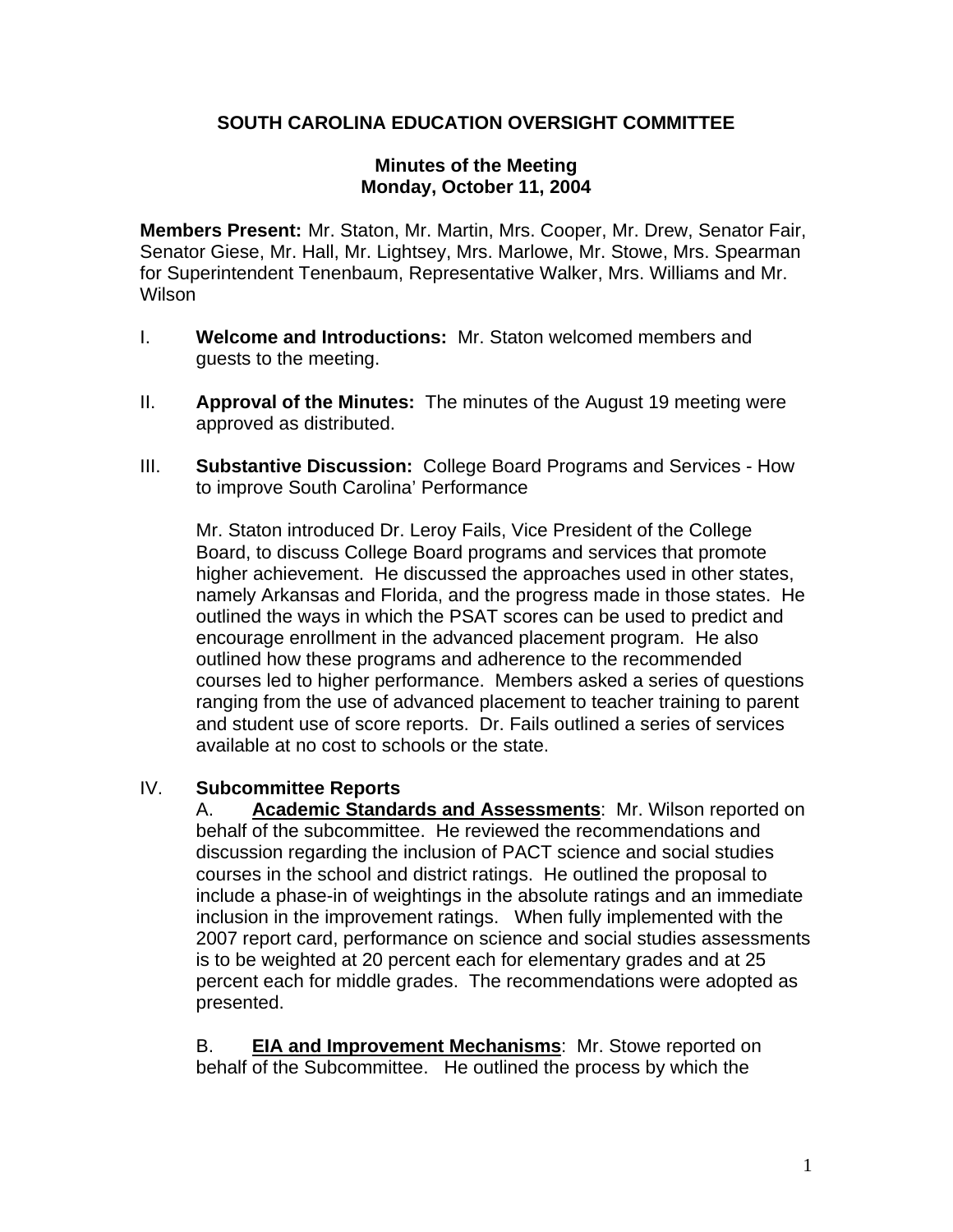subcommittee would review budget requests and develop its recommendations for consideration at the December EOC meeting.

Mr. Stowe asked Dr. Horne to review the findings and recommendations regarding the Teacher Loan Program. Mr. Stowe asked for approval of the recommendations and a request of the staff to provide further information on the amount that a student can borrow and its relationship to tuition costs.

Mr. Stowe asked Dr. Horne to review the findings of the review of school use of retraining grant funds. Dr. Horne detailed the response rate for the current year (275 of 276 schools), the use of the funds and the persistent challenges including administrative turnover. This interim report is used for the approval of extensions of grants; the final report with academic progress noted is to be provided in December.

C. **Parent and Community Involvement**: Mr. Hall presented on behalf of the Subcommittee. He outlined the program review discussed at the subcommittee meeting.

D. **Public Awareness**: Mr. Martin reported on behalf of the subcommittee. He indicated that the subcommittee is working on the reading project and is soliciting membership in the advisory board. He also introduced members to Mrs. Dana Yow, the Director of Communications. He drew members' attention to the performance trends published on the EOC website.

E. **Administration**: Mr. Staton drew members' attention to the information on the testing task force. The task force is to provide recommendations to the EOC in February 2005.

V. **Alternative Technical Assistance:** Mr. Staton asked Dr. Horne to present the criteria for the alternative technical assistance. Dr. Horne shared the final document. He was asked what the cut score will be; Dr. Horne indicated at least 40 of 60 points. The criteria were approved as distributed (the distributed criteria incorporated one wording change from the mailed copy).

## VI. **Other Business:**

- (1) Mr. Staton informed members that he and others are working on a plan for revision of the long-range plan;
- (2) Mr. Walker questioned Mrs. Spearman about the ADEPT data provided to the members. He expressed concerns over the number of non-respondents and the percentage of teachers under informal evaluation. Mrs. Spearman is going to provide further detail; and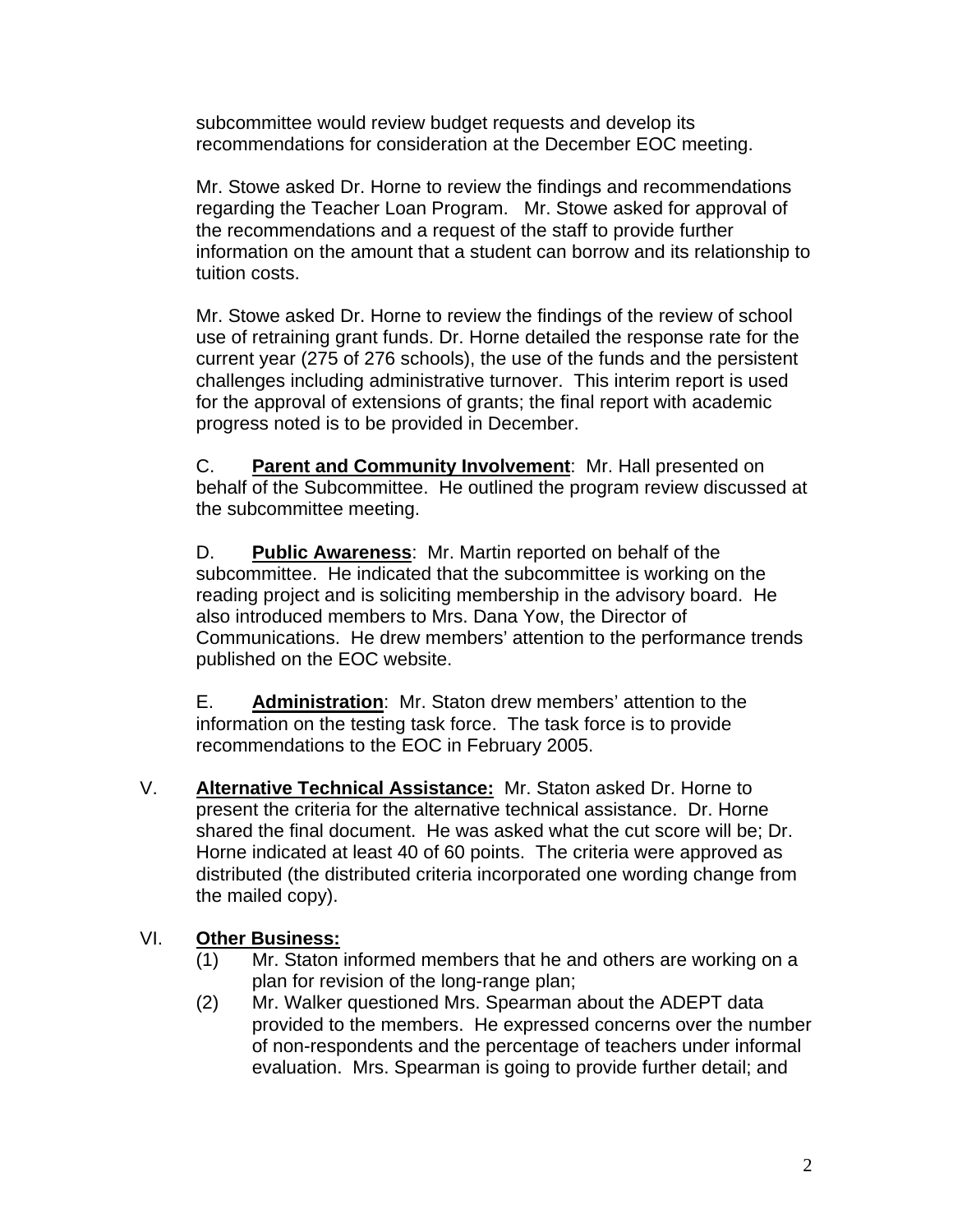(3) Senator Fair expressed concerns regarding changes in the state NCLB accountability plan. He is concerned because funds are withheld from schools because of under-identification of real problems and that the changes were made in a unilateral fashion. Mr. Staton indicated the EOC would take his concerns under advisement.

There being no other business, the EOC adjourned.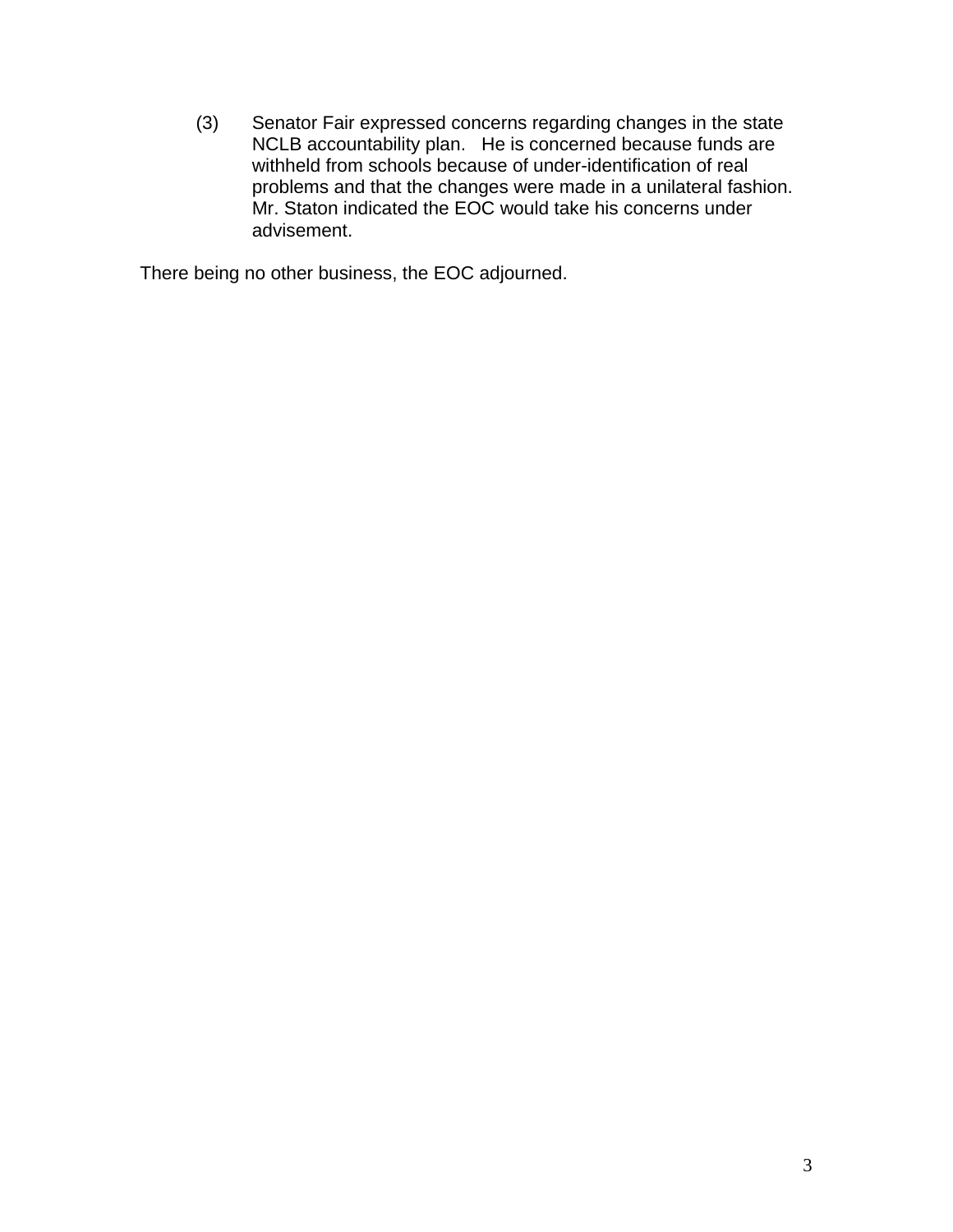### **SOUTH CAROLINA EDUCATION OVERSIGHT COMMITTEE**

#### **Minutes of the Meeting Monday, December 13, 2004**

**Members Present:** Mr. Staton, Mr. Martin, Ms. Cooper, Mr. Daniel, Mr. Drew, Senator Fair, Mr. Hall, Mrs. Marlowe, Mr. Stowe, Representative Walker, and Mr. Wilson

- I. **Welcome and Introductions:** Mr. Staton welcomed members and guests to the meeting and announced that the 2004 edition of Where Are We Now had been released to the press and public that morning.
- II. **Approval of the Minutes:** The minutes of the October 2004 meeting were approved as distributed.

#### IV. **Subcommittee Reports**

A. **Academic Standards and Assessments**: Mr. Wilson reported on behalf of the subcommittee. He reported that the Subcommittee had reviewed the report on the new South Carolina Social Studies Academic Standards. Based on feedback from the Geographic Alliance, the Subcommittee requested that the State Department of Education address the omission of geography in the standards for grades seven and nine. The new standards were approved with the indicated revisions.

Mr. Wilson next presented the Subcommittee recommendations regarding the report on the review of the South Carolina Science Academic Standards. The Subcommittee recommended adoption of the report as written with the addition that the revised standards include instruction on the development of new energy sources. The recommendations were adopted as presented.

Mr. Wilson presented the Subcommittee recommendations regarding the approval of the South Carolina Readiness Assessment (SCRA) to 1) approve the use of the SCRA assessment process for Kindergarten and first grade; 2) improve the reliability and interpretability of the SCRA results for instructional and achievement improvement purposes; 3) as specified in the EAA, ensure that SCRA results should not be reported for accountability purposes; and 4) find an assessment procedure which can be used to identify and assist second grade students who are not ready for the performance expectations in grade three. Mr. Wilson also indicated that the Subcommittee had requested that the State Department of Education conduct a study of the correlation of student readiness and performance on the grade 3 PACT tests. After discussion, the Subcommittee recommendations were approved.

Mr. Wilson also presented the Subcommittee recommendation that high school graduation rate be added to the calculation of school district report card ratings. The Subcommittee proposed that the addition of the high school graduation rate to the ratings system would provide a performance measure of the entire school district's preparation and support of students to earn their diplomas. Following discussion, the recommendation was adopted.

B. **EIA and Improvement Mechanisms**: Mr. Daniel reported on behalf of the Subcommittee. He presented the Subcommittee's EFA, EIA, and EAA budget and proviso recommendations for Fiscal Year 2005-2006, which included a \$172.9 million increase in total funding for schools and school districts. The recommendations were